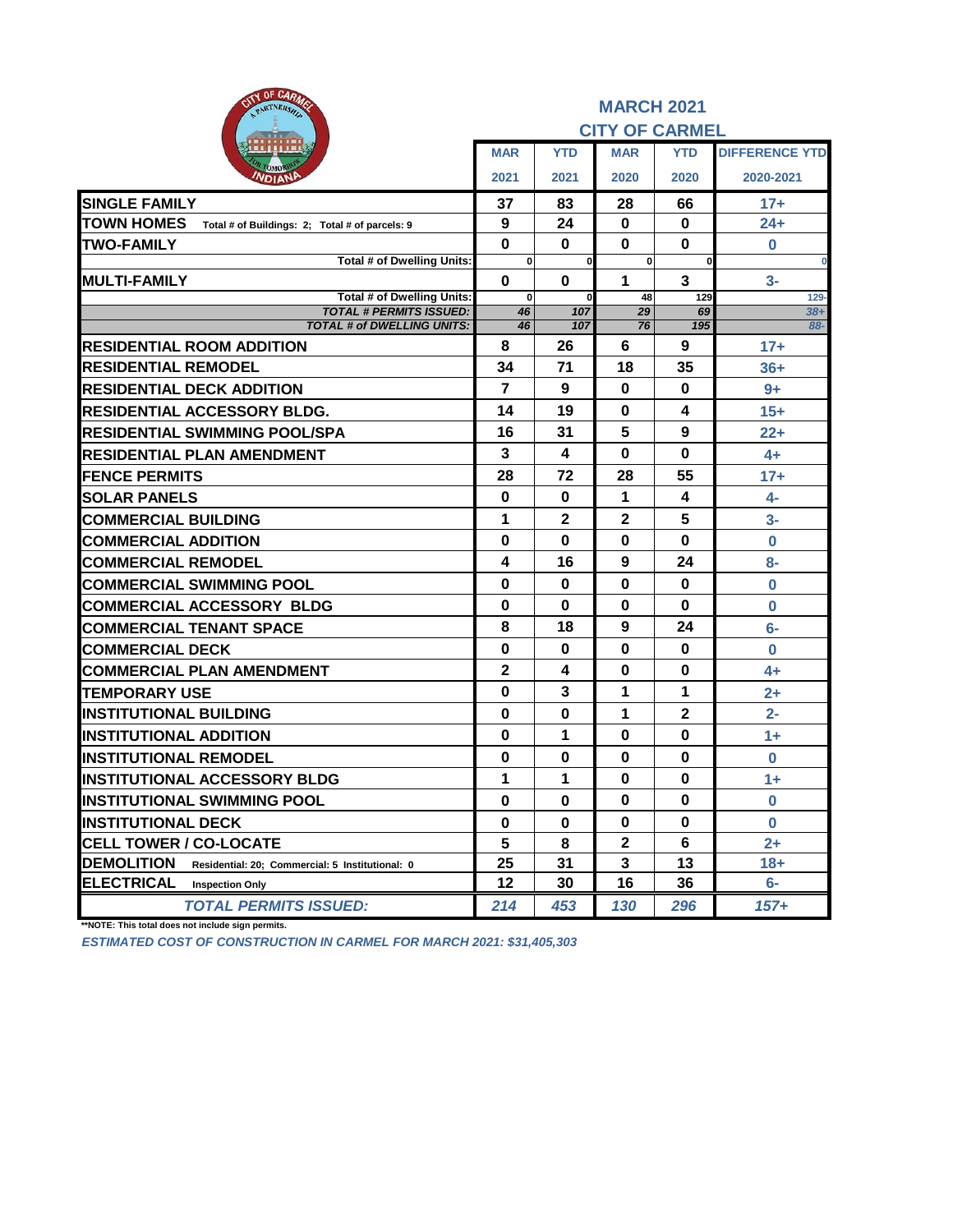## **D.O.C.S. BUILDING PERMIT ACTIVITY MARCH 2021**

*COMMERCIAL, INSTITUTIONAL, & MULTI-FAMILY - NEW STRUCTURES, ACCESSORY BUILDINGS, ADDITIONS, TENANT FINISHES, REMODELS, POOLS, DECKS (Institutional includes churches, schools & public libraries)*

#### *Type of Construction Total Permits Issued*

# **COMMERCIAL PERMITS ISSUED**

**COMMERCIAL TENANT FINISH / REMODEL:…………..…….……...……..........................................................................................................11**

- *● Mary's Mountain Cookies, 110 W. Main St. #125*
- *● Fork + Ale Brewery, 411 Industrial Dr.*
- *● Highgarden Real Estate, 110 W. Main St. #130*
- *● Herman & Kittle, 310 E. 96th St.*
- *● Hearing Solutions of Carmel, 14555 Hazel Dell Pkwy. #B100*
- *● CityScape, 10 W. Carmel Dr. #200*
- *● Marathon Health Clinic, 1111 W. Main St. #120*
- *● Onyx+East, 1000 3rd Ave. SW #120 & #140*
- *● Halter Ferguson, 13080 Grand Blvd. #130*
- *● Homemade Ice Cream and Bakery Café, 10875 N. Michigan Rd. #100*
- *● Lambda Chi Alpha, 10 W. Carmel Dr.*

# **COMMERCIAL CERTIFICATES OF OCCUPANCY ISSUED**

| • Hotel Carmichael, 1 Carmichael Square<br>• Miller Auto Care, 985 N. Rangeline Rd.                   |  |
|-------------------------------------------------------------------------------------------------------|--|
| • Wendy's Restaurant, 10585 N. Michigan Rd.<br>• Wendy's Restaurant, 2370 E. 116th St.                |  |
| • St. Mark's United Methodist Church, 4780 E. 126th St.<br>• SolidCore, 14311 Clay Terrace Blvd. #120 |  |

- 
- *● American Pain Consortium, 11595 N. Meridian St. #400*
- *● Competitive Greatness, 9801 Mayflower Park Dr.*
- *● Braunability R & D, 635 W. Carmel Dr.*
- *● Catholic Vote, 211 W. Main St. #303*
- *● CNO, 535 College Dr.*

# **D.O.C.S. BUILDING & SIGN ACTIVITY BY YEAR**

|                                              | <b>MAR 2021</b> | <b>MAR 2020</b> | <b>MAR 2019</b> | <b>MAR 2018</b> | <b>MAR 2017</b> |
|----------------------------------------------|-----------------|-----------------|-----------------|-----------------|-----------------|
| <b>TOTAL BUILDING PERMITS ISSUED:</b>        | 214             | 130             | 132             | 139             | 111             |
| <b>TOTAL FENCE PERMITS ISSUED:</b>           | 28              | 28              | 36              | 25              | 17              |
| <b>TOTAL SIGN PERMITS:</b>                   | 24              | 37              | 11              | 36              | 17              |
| <b>TOTAL PUBLIC EVENT BANNERS:</b>           |                 | 6               | 10              |                 | 12              |
| <b>BUILDING INSPECTIONS PERFORMED:</b>       | 557             | 441             | 508             | 541             | 541             |
| <b>BUILDING PLAN REVIEWS:</b>                | 181             | 99              | 121             | 149             | 98              |
| <b>PUBLIC REQUEST FOR INFORMATION (RFI):</b> | 140             | 63              | 49              | 35              | 42              |

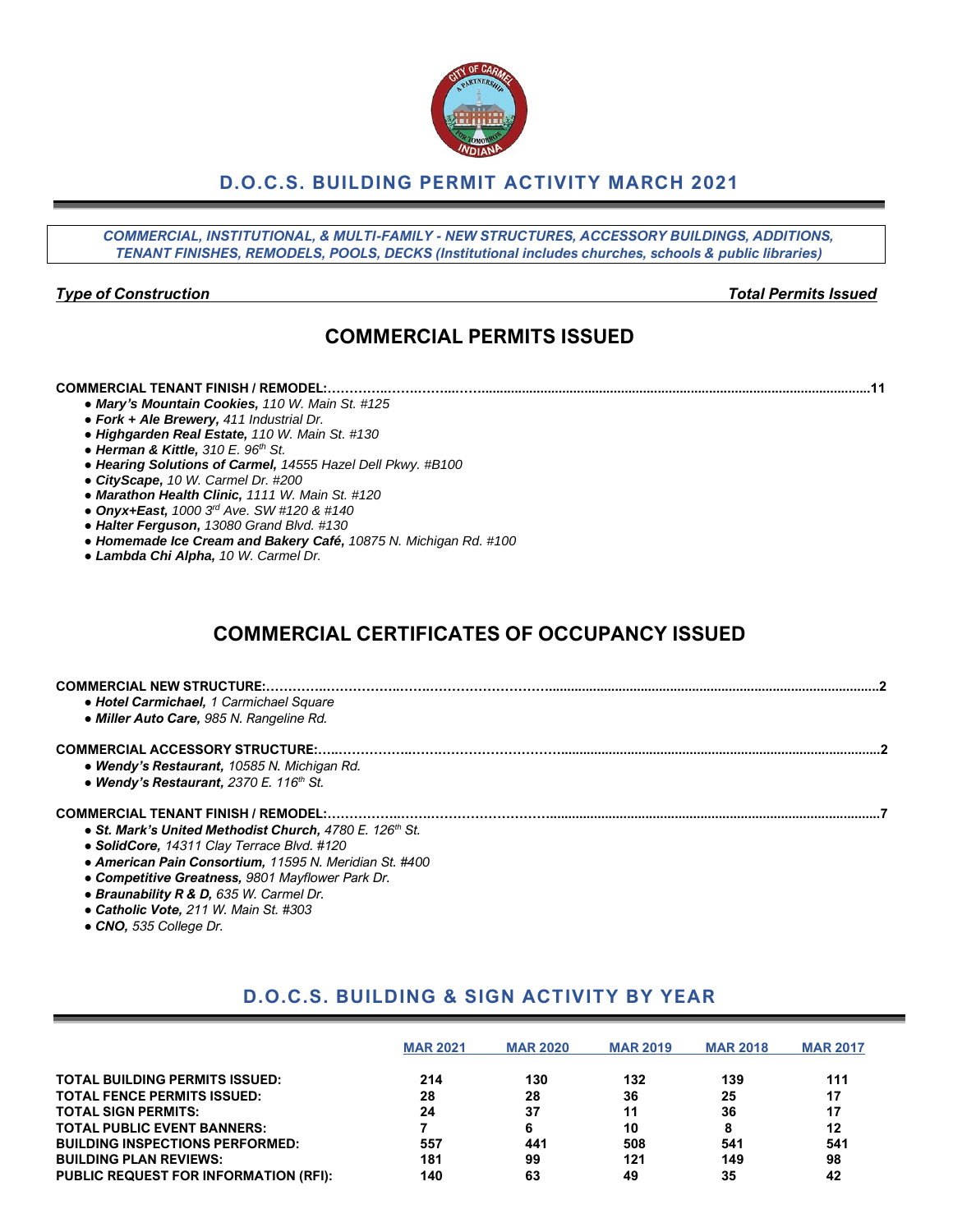

# **D.O.C.S. CODE ENFORCEMENT ACTIVITY MARCH 2021**

### *CODE EN FORCEMEN T TA SK REPOR T SUMMARY FOR MARCH 2021*

| <b>COMPLAINTS RECEIVED</b> | <b>TOTAL:</b> | <b>INSPECTION STATISTICS</b> |                          |               | <b>TOTAL:</b> |
|----------------------------|---------------|------------------------------|--------------------------|---------------|---------------|
| <b>EMAIL</b>               | 8             | <b>NEW CASES</b>             |                          |               | 115           |
| "MY CARMEL" APP            | 13            | INITIAL INSPECTIONS          |                          |               | 107           |
| <b>PHONE</b>               | 7             | ABATEMENT                    |                          |               | $\Omega$      |
| <b>REFERRAL</b>            |               |                              | INITIAL VIOLATION NOTICE |               | 32            |
| <b>STAFF</b>               | 86            | <b>RE-INSPECTIONS</b>        |                          |               | 306           |
| <b>WALK-IN</b>             | $\Omega$      | <b>CLOSED CASES</b>          | 129                      |               |               |
| <b>INSPECTIONS BY AREA</b> | <b>WEST</b>   | <b>CENTRAL</b>               | <b>EAST</b>              | <b>TOTAL:</b> |               |
| <b>NEW CASES</b>           | 14            | 63                           | 38                       | 115           |               |
| INITIAL INSPECTIONS        | 12            | 57                           | 38                       | 107           |               |
| <b>RE-INSPECTIONS</b>      | 28            | 136                          | 142                      | 306           |               |
| <b>CLOSED CASES</b>        | 13            | 70                           | 46                       | 129           |               |

*CODE EN FORCEM EN T M ONTHLY R EPORT FOR M ARCH 2021*

| <b>TYPE OF COMPLAINT/VIOLATION</b> | <b>NEW CASES</b> | <b>TYPE OF COMPLAINT/VIOLATION</b> | <b>NEW CASES</b> |
|------------------------------------|------------------|------------------------------------|------------------|
| <b>BUILDING CODE VIOLATIONS</b>    | 5                | PROPERTY MAINTENANCE               | 8                |
| <b>COMMERCIAL VEHICLE</b>          |                  | RECREATIONAL VEHICLE               | 0                |
| <b>DUMPSTER</b>                    |                  | RIGHT-OF-WAY OBSTRUCTION           | 0                |
| <b>FARM ANIMALS</b>                | $\Omega$         | <b>SIDEWALK</b>                    | 0                |
| <b>FENCE VIOLATION</b>             | 4                | <b>SIGNS</b>                       | 77               |
| <b>GRASS OR WEEDS</b>              |                  | <b>TRASH/DEBRIS</b>                | 34               |
| <b>HOME OCCUPATION</b>             | 2                | UNSAFE BUILDING                    | 0                |
| NOISE REGULATIONS                  | $\Omega$         | <b>JUNK VEHICLE</b>                | 10               |
| <b>OPEN AND ABANDONED</b>          | $\Omega$         | ZONING USE VIOLATIONS              |                  |
| <b>OUTDOOR STORAGE</b>             | 29               | SNOW AND ICF REMOVAL               | 0                |
| PARKING IN LAWN/GREENBELT          | 10               | <b>OTHER</b>                       | 4                |
|                                    |                  | <b>TOTAL</b>                       | 193              |

**FORECLOSURE MONITORING SUMMARY FOR MARCH 2021** 

| <b>COMPLAINTS RECEIVED</b> | <b>TOTAL:</b> |
|----------------------------|---------------|
| NEW CASES                  |               |
| INITIAL INSPECTIONS        |               |
| ABATFMFNT                  | ი             |
| INITIAL VIOLATION NOTICE   | ი             |
| RE-INSPECTIONS             | 6             |
| CLOSED CASES               | 1             |
|                            |               |

| <b>FORECLOSURE STATISTICS</b> | <b>WEST</b> | <b>CENTRAL</b> | <b>EAST</b> | <b>TOTAL:</b> |
|-------------------------------|-------------|----------------|-------------|---------------|
| <b>NEW CASES</b>              |             |                |             |               |
| INITIAL INSPECTIONS           |             |                |             |               |
| RE-INSPECTIONS                |             |                |             | 6             |
| <b>CLOSED CASES</b>           |             |                |             |               |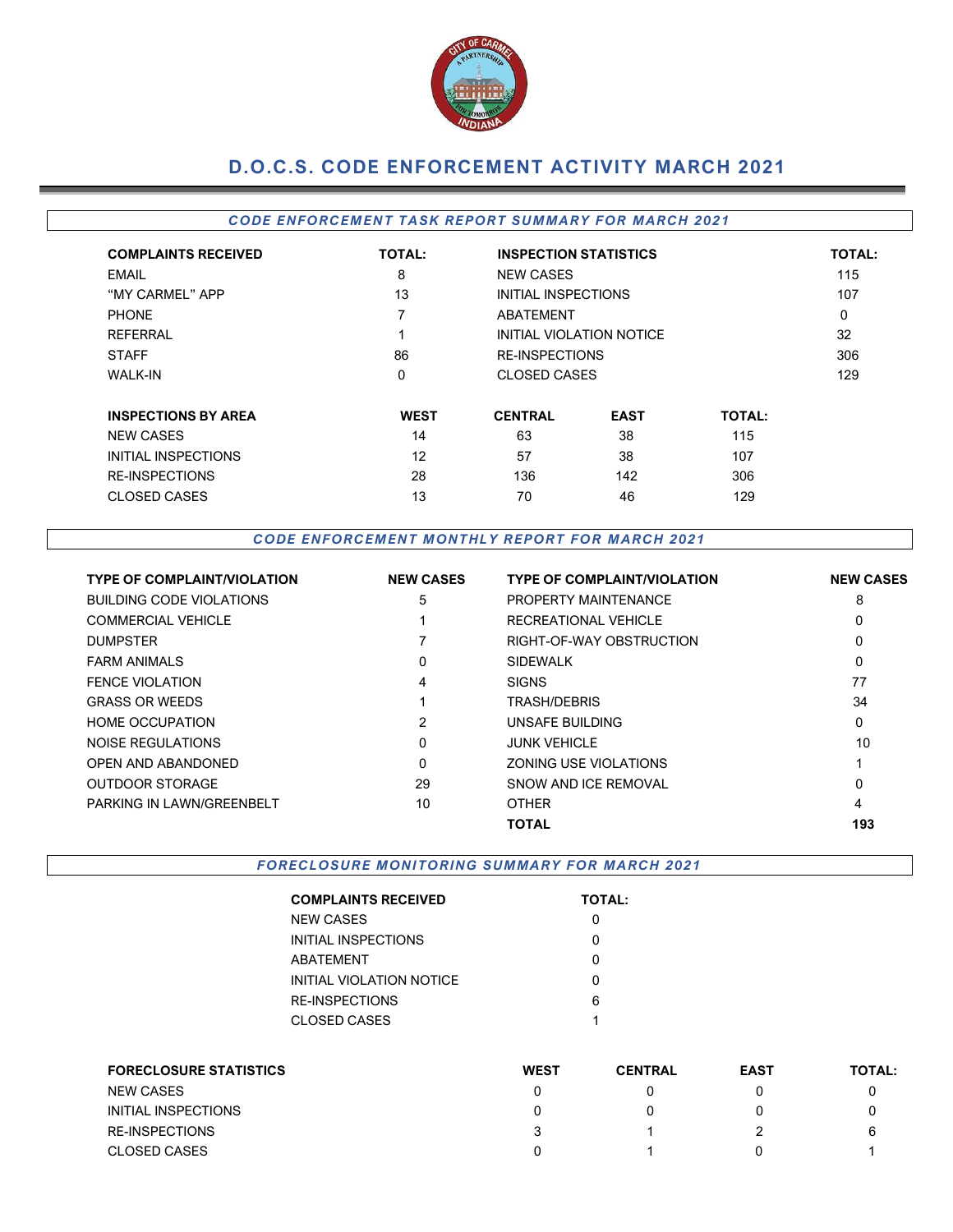## **DEPARTMENT OF COMMUNITY SERVICES INCOME REPORT MARCH 1-31, 2021**



| <b>TRANSACTION TYPE:</b>                                                     | <b>TRANSACTIONS:</b> | <b>AMOUNT:</b>                 |
|------------------------------------------------------------------------------|----------------------|--------------------------------|
| BUILDING PERMITS: [Includes the fee for full Certificate of Occupancy (C/O)] | 180                  | \$<br>128,902.17               |
| <b>DEMOLITION PERMITS:</b>                                                   | 21                   | \$<br>5.469.00                 |
| <b>LATE FEES:</b>                                                            | 2                    | \$<br>2,256.00                 |
| RE-INSPECTION, ADDITIONAL INSPECTION, AND/OR TEMP C/O:                       | 33                   | \$<br>5,397.00                 |
| PLAN AMENDMENT: (Commercial / Institutional)                                 | $\mathbf{1}$         | \$<br>371.00                   |
| <b>PLAN AMENDMENT: (Residential)</b>                                         | 3                    | \$<br>552.00                   |
| <b>SPECIAL EVENT PERMITS:</b>                                                | 0                    | \$                             |
| <b>TEMPORARY USE PERMITS/EXTENSIONS:</b>                                     | 0                    | \$                             |
| <b>APPEALS:</b>                                                              | 0                    | \$                             |
| <b>FENCE PERMITS:</b>                                                        | 17                   | \$<br>898.00                   |
| FENCE LIABILITY WAIVER: (Paid to Hamilton County)                            | 18                   | \$<br>504.00                   |
| <b>ABATEMENT:</b>                                                            | 0                    | \$                             |
| <b>ADLS:</b>                                                                 | 2                    | \$<br>2,300.00                 |
| <b>ADLS AMENDMENT:</b>                                                       | 0                    | \$                             |
| <b>COMMITMENT AMENDMENT:</b>                                                 | 0                    | \$                             |
| <b>DEVELOPMENT PLAN:</b>                                                     | 2                    | \$<br>11,448.60                |
| <b>DEVELOPMENT PLAN AMENDMENT:</b>                                           | 0                    | \$                             |
| <b>HPR REVIEW:</b>                                                           | 0                    | \$                             |
| <b>ORDINANCE AMENDMENT:</b>                                                  | 0                    | \$                             |
| <b>PLAT VACATE:</b>                                                          | 0                    | \$                             |
| <b>PRIMARY PLAT:</b>                                                         | 0                    | \$                             |
| <b>PRIMARY PLAT AMENDMENT:</b>                                               | 0                    | \$                             |
| <b>PUD ORDINANCES:</b>                                                       | 0                    | \$                             |
| <b>REZONE:</b>                                                               | 0                    | \$                             |
| <b>ADDITIONAL WAIVER:</b>                                                    | 0                    | \$                             |
| <b>SDR SITE PLAN REVIEW:</b>                                                 | 0                    | \$<br>$\overline{\phantom{a}}$ |
| <b>SECONDARY PLAT/REPLAT:</b>                                                | 0                    | \$                             |
| <b>SUBDIVISION WAIVER:</b>                                                   | 0                    | \$                             |
| <b>MISC. ZONING WAIVER:</b>                                                  | 0                    | \$                             |
| <b>TAC ONLY:</b>                                                             | 0                    | \$                             |
| <b>DEVELOPMENT STANDARDS VARIANCE:</b>                                       | 1                    | \$<br>1,459.00                 |
| <b>HEARING OFFICER REVIEW:</b>                                               | 0                    | \$                             |
| <b>SPECIAL EXCEPTION VARIANCE:</b>                                           | 1                    | \$<br>53.00                    |
| <b>SPECIAL USES:</b> (Includes Special Use Amendments)                       | 0                    | \$                             |
| <b>USE VARIANCE:</b>                                                         | $\Omega$             | \$                             |
| <b>SIGN PERMITS:</b>                                                         | 27                   | \$<br>5,587.15                 |
| <b>ZONING DETAILS/LETTER:</b>                                                | 6                    | \$<br>654.00                   |
| PARK & RECREATION IMPACT FEE (PRIF):                                         | 40                   | \$<br>141,800.00               |
| <b>TOTALS:</b>                                                               |                      |                                |
| <b>GENERAL FUND #101:</b>                                                    |                      | \$<br>165,850.92               |
| <b>PRIF ACCOUNT #106:</b>                                                    |                      | \$<br>76,416.00                |
| <b>PRIF ACCOUNT # 902:</b>                                                   |                      | \$<br>65,384.00                |
| <b>UTILITY FEES: (Sewer/Water permits)</b>                                   |                      | \$<br>198,714.00               |
| <b>TOTAL DEPOSIT:</b>                                                        |                      | \$<br>506,364.92               |
| Last Month's General Fund Deposit:                                           |                      | \$<br>124,424.88               |
| <b>Last Month's Total Deposit:</b>                                           |                      | 362,068.88<br>\$               |

**NOTE: Receipts were deposited for 23 business days this month.**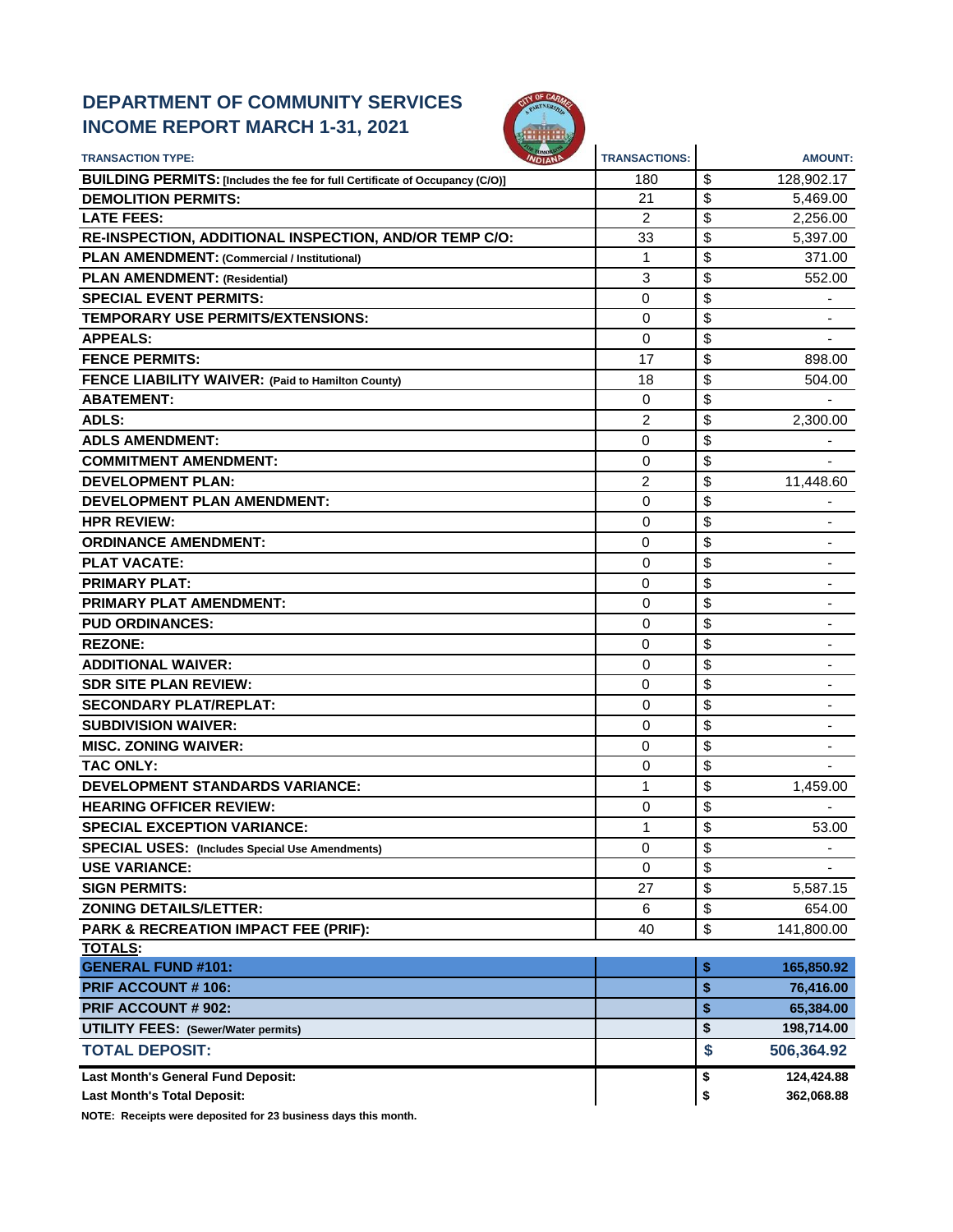**Page 1**

| Permit NO<br>Status<br>Lot<br>Issue<br>Date<br>3/1/2021   ISSUED<br>EDEN GLEN<br>B-2021-00088<br><b>ISSUED</b><br>B-2021-00199<br>204<br><b>ISSUED</b><br>B-2021-00219<br><b>ISSUED</b><br>B-2021-00229<br>SIMEON HAWKINS<br><b>ISSUED</b><br>$B-2021-00112$   12<br><b>MERIDIAN SUBURBAN</b><br><b>ISSUED</b><br>B-2021-00070<br>BRIDLEBOURNE<br><b>ISSUED</b><br>B-2021-00290<br>SADDLEBROOK AT SHELBORNE<br><b>ISSUED</b><br>B-2021-00113<br>MERIDIAN SUBURBAN<br><b>ISSUED</b><br>F-2021-00021<br><b>CREEK</b><br><b>ISSUED</b><br>B-2021-00114   1<br>3/2/2021   ISSUED<br>B-2021-00241<br>3/3/2021   ISSUED<br>B-2021-00192<br>CARMEL DEVELOPMENT II<br>SUBDIVISION<br>B-2021-00116<br>MERIDIAN SUBURBAN<br><b>ISSUED</b><br><b>ISSUED</b><br>B-2021-00152<br><b>ISSUED</b><br>B-2021-00023<br>MULBERRY LANE<br><b>ISSUED</b><br>B-2021-00153<br><b>ISSUED</b><br>B-2021-00239<br><b>ISSUED</b><br>F-2021-00034<br><b>ISSUED</b><br>$B-2021-00155$   33<br>MERIDIAN SUBURBAN<br><b>ISSUED</b><br>B-2021-00194<br>MERIDIAN SUBURBAN<br><b>ISSUED</b><br>B-2021-00176 35<br>MERIDIAN SUBURBAN<br><b>ISSUED</b><br>B-2021-00240<br>BROOKSHIRE<br><b>ISSUED</b><br>B-2021-00249<br>CRICKET KNOLL<br><b>ISSUED</b><br>F-2021-00036<br><b>ISSUED</b><br>B-2021-00115<br><b>ISSUED</b><br>B-2021-00151<br><b>ISSUED</b><br>$B-2021-00011$ 28<br><b>ISSUED</b><br>B-2021-00233 34<br><b>ISSUED</b><br>B-2021-00150<br>MERIDIAN SUBURBAN<br>B-2021-00080<br>BARBARA MCGRATH<br>3/4/2021   ISSUED<br>B-2021-00220<br><b>ISSUED</b><br><b>ISSUED</b><br>$B-2021-00127$   84<br><b>ISSUED</b><br>B-2021-00156<br><b>ISSUED</b><br>B-2021-00221<br><b>ISSUED</b><br>B-2021-00223<br>B-2021-00222<br><b>ISSUED</b><br>3/5/2021   ISSUED<br>$B-2021-00236$   52<br><b>WESTON RIDGE</b><br><b>ISSUED</b><br>B-2020-01231   119<br>SPRINGMILL PONDS<br>B-2021-00050<br><b>ISSUED</b><br>SPRINGMILL PONDS<br><b>ISSUED</b><br>B-2020-01341<br><b>LAUREL LAKES</b><br><b>ISSUED</b><br>B-2021-00278<br>3/8/2021   ISSUED<br>B-2021-00184<br>GRAMERCY WEST<br><b>ISSUED</b><br>$B-2021-00183$ 24<br><b>GRAMERCY WEST</b><br><b>ISSUED</b><br>B-2020-01322<br>HENRY ROBERTS<br><b>ISSUED</b><br>F-2021-00038<br>ASHTON<br><b>ISSUED</b><br>B-2021-00145   89<br>COOL CREEK NORTH<br><b>ISSUED</b><br>B-2021-00186<br><b>GRAMERCY WEST</b><br><b>ISSUED</b><br>B-2021-00200<br><b>ISSUED</b><br>B-2021-00211 26<br><b>GRAMERCY WEST</b><br><b>ISSUED</b><br>B-2021-00234   129<br><b>ISSUED</b><br>$B-2021-00181$ 23<br><b>GRAMERCY WEST</b><br><b>ISSUED</b><br>$B-2021-00320$ 34<br>SPRINGMILL<br>$B-2021-00180$ 22<br><b>GRAMERCY WEST</b><br><b>ISSUED</b><br>$B-2021-00230$   104<br>HEATHER KNOLL<br>3/9/2021   ISSUED<br>ISSUED<br>B-2021-00298 115A<br><b>WILSON VILLAGE</b> |              |     | Subdivision<br>LAKES AT HAZEL DELL<br>NORTHERN HEIGHTS | Property Address<br>1807 EDEN GLEN DR, CARMEL, 46033                     | Permit Type Description<br>RES - DECK           | Estimated<br>Cost of<br>Construction | Sq Ft | <b>Contact Name</b>                                          | <b>Contact Address</b>                                          | Contact City, State Zip                       | Property Owner (as listed per applicant)                            | Owner Address                                        | Owner City, State Zip                            |
|----------------------------------------------------------------------------------------------------------------------------------------------------------------------------------------------------------------------------------------------------------------------------------------------------------------------------------------------------------------------------------------------------------------------------------------------------------------------------------------------------------------------------------------------------------------------------------------------------------------------------------------------------------------------------------------------------------------------------------------------------------------------------------------------------------------------------------------------------------------------------------------------------------------------------------------------------------------------------------------------------------------------------------------------------------------------------------------------------------------------------------------------------------------------------------------------------------------------------------------------------------------------------------------------------------------------------------------------------------------------------------------------------------------------------------------------------------------------------------------------------------------------------------------------------------------------------------------------------------------------------------------------------------------------------------------------------------------------------------------------------------------------------------------------------------------------------------------------------------------------------------------------------------------------------------------------------------------------------------------------------------------------------------------------------------------------------------------------------------------------------------------------------------------------------------------------------------------------------------------------------------------------------------------------------------------------------------------------------------------------------------------------------------------------------------------------------------------------------------------------------------------------------------------------------------------------------------------------------------------------------------------------------------------------------------------------------------------------------------------------------------------------|--------------|-----|--------------------------------------------------------|--------------------------------------------------------------------------|-------------------------------------------------|--------------------------------------|-------|--------------------------------------------------------------|-----------------------------------------------------------------|-----------------------------------------------|---------------------------------------------------------------------|------------------------------------------------------|--------------------------------------------------|
|                                                                                                                                                                                                                                                                                                                                                                                                                                                                                                                                                                                                                                                                                                                                                                                                                                                                                                                                                                                                                                                                                                                                                                                                                                                                                                                                                                                                                                                                                                                                                                                                                                                                                                                                                                                                                                                                                                                                                                                                                                                                                                                                                                                                                                                                                                                                                                                                                                                                                                                                                                                                                                                                                                                                                                      |              |     |                                                        |                                                                          |                                                 |                                      |       |                                                              |                                                                 |                                               |                                                                     |                                                      |                                                  |
|                                                                                                                                                                                                                                                                                                                                                                                                                                                                                                                                                                                                                                                                                                                                                                                                                                                                                                                                                                                                                                                                                                                                                                                                                                                                                                                                                                                                                                                                                                                                                                                                                                                                                                                                                                                                                                                                                                                                                                                                                                                                                                                                                                                                                                                                                                                                                                                                                                                                                                                                                                                                                                                                                                                                                                      |              |     |                                                        |                                                                          |                                                 |                                      |       |                                                              |                                                                 |                                               |                                                                     |                                                      |                                                  |
|                                                                                                                                                                                                                                                                                                                                                                                                                                                                                                                                                                                                                                                                                                                                                                                                                                                                                                                                                                                                                                                                                                                                                                                                                                                                                                                                                                                                                                                                                                                                                                                                                                                                                                                                                                                                                                                                                                                                                                                                                                                                                                                                                                                                                                                                                                                                                                                                                                                                                                                                                                                                                                                                                                                                                                      |              |     |                                                        |                                                                          |                                                 | \$35,000.00                          |       | 332.00 David Coppa                                           | 17466 Washington Street                                         | Westfield, IN 46074                           | Chris and Megan Suttile                                             | 11807 Eden Glen Drive                                | Carmel, IN 46033                                 |
|                                                                                                                                                                                                                                                                                                                                                                                                                                                                                                                                                                                                                                                                                                                                                                                                                                                                                                                                                                                                                                                                                                                                                                                                                                                                                                                                                                                                                                                                                                                                                                                                                                                                                                                                                                                                                                                                                                                                                                                                                                                                                                                                                                                                                                                                                                                                                                                                                                                                                                                                                                                                                                                                                                                                                                      |              |     |                                                        | 6022 HOLLYTHORN PL, CARMEL, 46033                                        | <b>RES - REMODEL</b>                            | \$5,000.00                           |       | 18.00 Rob Cooper                                             | 8575 Zionsville Rd                                              | ndianapolis, IN 46268                         | Dave Arland                                                         | 6022 Hollythorne Pl                                  | Carmel, IN 46033                                 |
|                                                                                                                                                                                                                                                                                                                                                                                                                                                                                                                                                                                                                                                                                                                                                                                                                                                                                                                                                                                                                                                                                                                                                                                                                                                                                                                                                                                                                                                                                                                                                                                                                                                                                                                                                                                                                                                                                                                                                                                                                                                                                                                                                                                                                                                                                                                                                                                                                                                                                                                                                                                                                                                                                                                                                                      |              |     |                                                        | 503 E 116TH ST, CARMEL, 46032                                            | <b>RES - REMODEL</b>                            | \$120,000.00                         |       | 1,630.00 Marc Fairchild, Fairchild Renovations               | 3185 N. Shadeland Ave., Suite 200                               | Indianapolis, IN 46226                        | Dacks LLC                                                           | 270 E. Carmel Drive                                  | Indianapolis, IN 46032                           |
|                                                                                                                                                                                                                                                                                                                                                                                                                                                                                                                                                                                                                                                                                                                                                                                                                                                                                                                                                                                                                                                                                                                                                                                                                                                                                                                                                                                                                                                                                                                                                                                                                                                                                                                                                                                                                                                                                                                                                                                                                                                                                                                                                                                                                                                                                                                                                                                                                                                                                                                                                                                                                                                                                                                                                                      |              |     |                                                        | 110 W MAIN ST #130, CAR, 46032                                           | COMM - REMODEL                                  | \$40,000.00                          |       | 1,863.00 Amanda Waldrup                                      | 1200 S Madison Ave                                              | Indianapolis, IN 46203                        | Carmel Lofts, LLC                                                   | 47 S Pennsylvania St. Suite 1000                     | Indianapolis, IN 46204                           |
|                                                                                                                                                                                                                                                                                                                                                                                                                                                                                                                                                                                                                                                                                                                                                                                                                                                                                                                                                                                                                                                                                                                                                                                                                                                                                                                                                                                                                                                                                                                                                                                                                                                                                                                                                                                                                                                                                                                                                                                                                                                                                                                                                                                                                                                                                                                                                                                                                                                                                                                                                                                                                                                                                                                                                                      |              |     |                                                        | 10845 TOTTENHAM DR, CARMEL, 46032                                        | RES - DEMO                                      |                                      |       | Shelly Jarvis                                                | 3859 East US Highway 40                                         | Clayton, IN 46118                             | Meridian Development Realty LLC                                     | 201 Pennsylvania Parkway                             | Indianapolis, IN 46280                           |
|                                                                                                                                                                                                                                                                                                                                                                                                                                                                                                                                                                                                                                                                                                                                                                                                                                                                                                                                                                                                                                                                                                                                                                                                                                                                                                                                                                                                                                                                                                                                                                                                                                                                                                                                                                                                                                                                                                                                                                                                                                                                                                                                                                                                                                                                                                                                                                                                                                                                                                                                                                                                                                                                                                                                                                      |              |     |                                                        | 3549 HINTOCKS CIR, CARMEL, 46032                                         | <b>RES - SGNLFAM</b><br><b>RES - ELECTRICAL</b> | \$1,200,000.00                       |       | 10,912.00 Jones Building Group, LLC                          | PO Box 3741<br>6154 N 400 E                                     | Carmel, IN 46082-3741<br>Greenfield, IN 46140 | Babar Khan<br>Erik Woods                                            | 3549 Hintocks Circle Drive<br>11979 Winners Circle   | Carmel, IN 46032<br>Carmel, IN 46032             |
|                                                                                                                                                                                                                                                                                                                                                                                                                                                                                                                                                                                                                                                                                                                                                                                                                                                                                                                                                                                                                                                                                                                                                                                                                                                                                                                                                                                                                                                                                                                                                                                                                                                                                                                                                                                                                                                                                                                                                                                                                                                                                                                                                                                                                                                                                                                                                                                                                                                                                                                                                                                                                                                                                                                                                                      |              |     |                                                        | 11979 WINNERS CIR, CARMEL, 46032<br>10901 TOTTENHAM DR, CARMEL, 46032    | <b>RES-DEMO</b>                                 |                                      |       | Pristine Electric, LLC<br>Shelly Jarvis                      | 3859 East US Highway 40                                         | Clayton, IN 46118                             | Meridian Development Realty LLC                                     | 201 Pennsylvania Parkway                             | Indianapolis, IN 46280                           |
|                                                                                                                                                                                                                                                                                                                                                                                                                                                                                                                                                                                                                                                                                                                                                                                                                                                                                                                                                                                                                                                                                                                                                                                                                                                                                                                                                                                                                                                                                                                                                                                                                                                                                                                                                                                                                                                                                                                                                                                                                                                                                                                                                                                                                                                                                                                                                                                                                                                                                                                                                                                                                                                                                                                                                                      |              |     |                                                        | IACKSONS GRANT ON WILLIAMS 505 ELLIOT CREEK DR, CAR, 46032               | FENCE - NEW                                     |                                      |       | Donald Thompson                                              | 505 Elliot Creek Dr.                                            | Carmel, IN 46032                              | Donald Thompson                                                     | 505 Elliot Creek Dr.                                 | Carmel, IN 46032                                 |
|                                                                                                                                                                                                                                                                                                                                                                                                                                                                                                                                                                                                                                                                                                                                                                                                                                                                                                                                                                                                                                                                                                                                                                                                                                                                                                                                                                                                                                                                                                                                                                                                                                                                                                                                                                                                                                                                                                                                                                                                                                                                                                                                                                                                                                                                                                                                                                                                                                                                                                                                                                                                                                                                                                                                                                      |              |     |                                                        |                                                                          |                                                 |                                      |       |                                                              |                                                                 |                                               |                                                                     |                                                      |                                                  |
|                                                                                                                                                                                                                                                                                                                                                                                                                                                                                                                                                                                                                                                                                                                                                                                                                                                                                                                                                                                                                                                                                                                                                                                                                                                                                                                                                                                                                                                                                                                                                                                                                                                                                                                                                                                                                                                                                                                                                                                                                                                                                                                                                                                                                                                                                                                                                                                                                                                                                                                                                                                                                                                                                                                                                                      |              |     | MERIDIAN SUBURBAN                                      | 10911 TOTTENHAM DR, CAR, 46032                                           | RES - DEMO                                      |                                      |       | Shelly Jarvis                                                | 3859 East US Highway 40                                         | Clayton, IN 46118                             | Meridian Development Realty LLC                                     | 201 Pennsylvania Parkway                             | Indianapolis, IN 46280                           |
|                                                                                                                                                                                                                                                                                                                                                                                                                                                                                                                                                                                                                                                                                                                                                                                                                                                                                                                                                                                                                                                                                                                                                                                                                                                                                                                                                                                                                                                                                                                                                                                                                                                                                                                                                                                                                                                                                                                                                                                                                                                                                                                                                                                                                                                                                                                                                                                                                                                                                                                                                                                                                                                                                                                                                                      |              |     |                                                        | 520 E MAIN ST, CAR, 46032                                                | <b>JOMM - COMAMEND</b>                          |                                      |       | <b>Brad Pawloski</b>                                         | 3834 S Emerson Ave # A                                          | ndianapolis, IN 46203                         | Ron Farrand Jr                                                      | 5185 East Main Street                                | Carmel, IN 46033                                 |
|                                                                                                                                                                                                                                                                                                                                                                                                                                                                                                                                                                                                                                                                                                                                                                                                                                                                                                                                                                                                                                                                                                                                                                                                                                                                                                                                                                                                                                                                                                                                                                                                                                                                                                                                                                                                                                                                                                                                                                                                                                                                                                                                                                                                                                                                                                                                                                                                                                                                                                                                                                                                                                                                                                                                                                      |              |     |                                                        | 10 W CARMEL DR #200, CAR, 46032                                          | <b>COMM - NWTENFIN</b>                          | \$350,000.00                         |       | 6,173.00 Lauth Construction, LLC                             | 10 West Carmel Drive Suite 100                                  | Carmel, IN 46032                              | Agora Partners, LLC                                                 | 10 West Carmel Drive Suite 100                       | Carmel, IN 46032                                 |
|                                                                                                                                                                                                                                                                                                                                                                                                                                                                                                                                                                                                                                                                                                                                                                                                                                                                                                                                                                                                                                                                                                                                                                                                                                                                                                                                                                                                                                                                                                                                                                                                                                                                                                                                                                                                                                                                                                                                                                                                                                                                                                                                                                                                                                                                                                                                                                                                                                                                                                                                                                                                                                                                                                                                                                      |              |     |                                                        | 10931 TOTTENHAM DR, CARMEL, 46032                                        | RES - DEMO                                      |                                      |       | Shelly Jarvis                                                | 3859 East US Highway 40                                         | Clayton, IN 46118                             | Meridian Development Realty LLC                                     | 201 Pennsylvania Parkway                             | Indianapolis, IN 46280                           |
|                                                                                                                                                                                                                                                                                                                                                                                                                                                                                                                                                                                                                                                                                                                                                                                                                                                                                                                                                                                                                                                                                                                                                                                                                                                                                                                                                                                                                                                                                                                                                                                                                                                                                                                                                                                                                                                                                                                                                                                                                                                                                                                                                                                                                                                                                                                                                                                                                                                                                                                                                                                                                                                                                                                                                                      |              |     | MERIDIAN SUBURBAN                                      | 11015 TOTTENHAM DR, CARMEL, 46032                                        | <b>RES - DEMO</b>                               |                                      |       | Shelly Jarvis                                                | 3859 East US Highway 40                                         | Clayton, IN 46118                             | Meridian Development Realty LLC                                     | 201 Pennsylvania Parkway                             | Indianapolis, IN 46280                           |
|                                                                                                                                                                                                                                                                                                                                                                                                                                                                                                                                                                                                                                                                                                                                                                                                                                                                                                                                                                                                                                                                                                                                                                                                                                                                                                                                                                                                                                                                                                                                                                                                                                                                                                                                                                                                                                                                                                                                                                                                                                                                                                                                                                                                                                                                                                                                                                                                                                                                                                                                                                                                                                                                                                                                                                      |              |     |                                                        | 130 3RD ST NW, CARMEL, 46032                                             | <b>RES - SGNLFAM</b>                            | \$1,184,379.00                       |       | 5,750.00 Old Town Design Group                               | 1132 S. Rangeline Rd. Suite 200                                 | Carmel, IN 46032                              | Anthony and Gwyn Cornell                                            | 12875 Horlbeck St.                                   | Carmel, IN 46032                                 |
|                                                                                                                                                                                                                                                                                                                                                                                                                                                                                                                                                                                                                                                                                                                                                                                                                                                                                                                                                                                                                                                                                                                                                                                                                                                                                                                                                                                                                                                                                                                                                                                                                                                                                                                                                                                                                                                                                                                                                                                                                                                                                                                                                                                                                                                                                                                                                                                                                                                                                                                                                                                                                                                                                                                                                                      |              |     | MERIDIAN SUBURBAN                                      | 11025 TOTTENHAM DR, CARMEL, 46032                                        | RES - DEMO                                      |                                      |       | Shelly Jarvis                                                | 3859 East US Highway 40                                         | Clayton, IN 46118                             | Meridian Development Realty LLC                                     | 201 Pennsylvania Parkway                             | Indianapolis, IN 46280                           |
|                                                                                                                                                                                                                                                                                                                                                                                                                                                                                                                                                                                                                                                                                                                                                                                                                                                                                                                                                                                                                                                                                                                                                                                                                                                                                                                                                                                                                                                                                                                                                                                                                                                                                                                                                                                                                                                                                                                                                                                                                                                                                                                                                                                                                                                                                                                                                                                                                                                                                                                                                                                                                                                                                                                                                                      |              |     |                                                        | 1000 3RD AVE SW #120 & #140, CARMEL, 4603                                | COMM - NWTENFIN                                 | \$39,700.00                          |       | 3,476.00 Levi Bernstein                                      | 1828 Central Avenue, STE 100                                    | Indianapolis, IN 46202                        | Levi Bernstein                                                      | 1828 Central Avenue, STE 100                         | Indianapolis, IN 46202                           |
|                                                                                                                                                                                                                                                                                                                                                                                                                                                                                                                                                                                                                                                                                                                                                                                                                                                                                                                                                                                                                                                                                                                                                                                                                                                                                                                                                                                                                                                                                                                                                                                                                                                                                                                                                                                                                                                                                                                                                                                                                                                                                                                                                                                                                                                                                                                                                                                                                                                                                                                                                                                                                                                                                                                                                                      |              |     | TRAILS AT AVIAN GLEN                                   | 13268 BLACKTERN WAY, CARMEL, 46033                                       | FENCE - NEW                                     |                                      |       | Draper Construction, LLC                                     | 963 Denton Court                                                | Westfield, IN 46074                           | Matthew Feldhake                                                    | 13268 Blacktern Way                                  | Carmel, IN 46033                                 |
|                                                                                                                                                                                                                                                                                                                                                                                                                                                                                                                                                                                                                                                                                                                                                                                                                                                                                                                                                                                                                                                                                                                                                                                                                                                                                                                                                                                                                                                                                                                                                                                                                                                                                                                                                                                                                                                                                                                                                                                                                                                                                                                                                                                                                                                                                                                                                                                                                                                                                                                                                                                                                                                                                                                                                                      |              |     |                                                        | 11032 TOTTENHAM DR, CARMEL, 46032                                        | RES - DEMO                                      |                                      |       | Shelly Jarvis                                                | 3859 East US Highway 40                                         | Clayton, IN 46118                             | Meridian Development Realty LLC                                     | 201 Pennsylvania Street                              | Indianapolis, IN 46280                           |
|                                                                                                                                                                                                                                                                                                                                                                                                                                                                                                                                                                                                                                                                                                                                                                                                                                                                                                                                                                                                                                                                                                                                                                                                                                                                                                                                                                                                                                                                                                                                                                                                                                                                                                                                                                                                                                                                                                                                                                                                                                                                                                                                                                                                                                                                                                                                                                                                                                                                                                                                                                                                                                                                                                                                                                      |              |     |                                                        | 50 MERSEY CT, CARMEL, 46032<br>40 MERSEY CT, CARMEL, 46032               | RES - DEMO<br>RES - DEMO                        |                                      |       | Shelly Jarvis<br>Shelly Jarvis                               | 3859 East US Highway 40<br>3859 East US Highway 40              | Clayton, IN 46118<br>Clayton, IN 46118        | Meridian Development Realty, LLC<br>Meridian Development Realty LLC | 201 Pennsylvania Parkway<br>201 Pennsylvania Parkway | Indianapolis, IN 46280<br>Indianapolis, IN 46280 |
|                                                                                                                                                                                                                                                                                                                                                                                                                                                                                                                                                                                                                                                                                                                                                                                                                                                                                                                                                                                                                                                                                                                                                                                                                                                                                                                                                                                                                                                                                                                                                                                                                                                                                                                                                                                                                                                                                                                                                                                                                                                                                                                                                                                                                                                                                                                                                                                                                                                                                                                                                                                                                                                                                                                                                                      |              |     |                                                        | 12132 BROOKSHIRE PKY, CARMEL, 46033                                      | <b>RES - REMODE</b>                             | \$107,764.00                         |       | 1,661.00 Case Design Remodeling                              | 99 East Carmel Drive Suite 100                                  | Carmel, IN 46032                              | Kevin and Kiersten Koven                                            | 12132 Brookshire Parkway                             | Carmel, IN 46033                                 |
|                                                                                                                                                                                                                                                                                                                                                                                                                                                                                                                                                                                                                                                                                                                                                                                                                                                                                                                                                                                                                                                                                                                                                                                                                                                                                                                                                                                                                                                                                                                                                                                                                                                                                                                                                                                                                                                                                                                                                                                                                                                                                                                                                                                                                                                                                                                                                                                                                                                                                                                                                                                                                                                                                                                                                                      |              |     |                                                        | 54 CRICKET KNOLL LN, CARMEL, 46033                                       | <b>RES - REMODEL</b>                            | \$66,516.00                          |       | 120.00 CASE Design/Remodeling                                | 99 E. Carmel Drive, Suite 100                                   | Carmel, IN 46032                              | Chris & Rachel Evens                                                | 54 Cricket Knoll Lane                                | Carmel, IN 46033                                 |
|                                                                                                                                                                                                                                                                                                                                                                                                                                                                                                                                                                                                                                                                                                                                                                                                                                                                                                                                                                                                                                                                                                                                                                                                                                                                                                                                                                                                                                                                                                                                                                                                                                                                                                                                                                                                                                                                                                                                                                                                                                                                                                                                                                                                                                                                                                                                                                                                                                                                                                                                                                                                                                                                                                                                                                      |              |     | WOODLAND SPRINGS                                       | 10 ROLLING SPRINGS CT, CARMEL, 46033                                     | FENCE - NEW                                     |                                      |       | Bob Miller                                                   | 7828 Zionsville Road                                            | Indianapolis, IN 46268                        | Haley Bannister                                                     | 10 Rolling Springs Ct                                | Carmel, IN 46033                                 |
|                                                                                                                                                                                                                                                                                                                                                                                                                                                                                                                                                                                                                                                                                                                                                                                                                                                                                                                                                                                                                                                                                                                                                                                                                                                                                                                                                                                                                                                                                                                                                                                                                                                                                                                                                                                                                                                                                                                                                                                                                                                                                                                                                                                                                                                                                                                                                                                                                                                                                                                                                                                                                                                                                                                                                                      |              |     | MERIDIAN SUBURBAN                                      | 10921 TOTTENHAM DR, CAR, 46032                                           | <b>RES - DEMO</b>                               |                                      |       | Shelly Jarvis                                                | 3859 East US Highway 40                                         | Clayton, IN 46118                             | Meridian Development Realty LLC                                     | 201 Pennsylvania Parkway                             | Indianapolis, IN 46280                           |
|                                                                                                                                                                                                                                                                                                                                                                                                                                                                                                                                                                                                                                                                                                                                                                                                                                                                                                                                                                                                                                                                                                                                                                                                                                                                                                                                                                                                                                                                                                                                                                                                                                                                                                                                                                                                                                                                                                                                                                                                                                                                                                                                                                                                                                                                                                                                                                                                                                                                                                                                                                                                                                                                                                                                                                      |              |     | MERIDIAN SUBURBAN                                      | 10951 TOTTENHAM DR, CARMEL, 46032                                        | RES - DEMO                                      |                                      |       | Shelly Jarvis                                                | 3859 East US Highway 40                                         | Clayton, IN 46118                             | Meridian Development Realty LLC                                     | 201 Pennsylvania Parkwa                              | Indianapolis, IN 46280                           |
|                                                                                                                                                                                                                                                                                                                                                                                                                                                                                                                                                                                                                                                                                                                                                                                                                                                                                                                                                                                                                                                                                                                                                                                                                                                                                                                                                                                                                                                                                                                                                                                                                                                                                                                                                                                                                                                                                                                                                                                                                                                                                                                                                                                                                                                                                                                                                                                                                                                                                                                                                                                                                                                                                                                                                                      |              |     | THE LAKES AT TOWNE ROAD                                | 13452 ROCK CREEK DR. CARMEL, 46074                                       | <b>RES - REMODEL</b>                            | \$7,000.00                           |       | 1,200.00 KIRANKUMAR KARUMANCHI                               |                                                                 |                                               | KIRANKUMAR KARUMANCHI                                               | 13452 Rock Creek Dr                                  | Carmel, IN 46074                                 |
|                                                                                                                                                                                                                                                                                                                                                                                                                                                                                                                                                                                                                                                                                                                                                                                                                                                                                                                                                                                                                                                                                                                                                                                                                                                                                                                                                                                                                                                                                                                                                                                                                                                                                                                                                                                                                                                                                                                                                                                                                                                                                                                                                                                                                                                                                                                                                                                                                                                                                                                                                                                                                                                                                                                                                                      |              |     | MEADOWS AT THE LEGACY, THE                             | 14075 KNIGHTSTOWN DR E, CAR, 46033                                       | RES - REMODEI                                   | \$34,285.00                          |       | 1,200.00 Jorge Ramirez/ Jorge & Associates Construction Ilc  | 927 Villa ave                                                   | ndianapolis, in 46203                         | Pam Comerford                                                       | 14075 Knightstown Dr E                               | Carmel, In 46033                                 |
|                                                                                                                                                                                                                                                                                                                                                                                                                                                                                                                                                                                                                                                                                                                                                                                                                                                                                                                                                                                                                                                                                                                                                                                                                                                                                                                                                                                                                                                                                                                                                                                                                                                                                                                                                                                                                                                                                                                                                                                                                                                                                                                                                                                                                                                                                                                                                                                                                                                                                                                                                                                                                                                                                                                                                                      |              |     |                                                        | 10941 TOTTENHAM DR, CARMEL, 46032<br>14535 CHERRY TREE RD, CARMEL, 46033 | RES - DEMO<br><b>RES-ACCSTRCT</b>               | \$77,400.00                          |       | Shelly Jarvis<br>300.00 Tim Kelly                            | 3859 East US Highway 40<br>10080 E121st Street #139             | Clayton, IN 46118<br>Fishers, IN 46037        | Meridian Development Realty, LLC                                    | 201 Pennsylvania Parkway                             | Indianapolis, IN 46280<br>Carmel, IN 46033       |
|                                                                                                                                                                                                                                                                                                                                                                                                                                                                                                                                                                                                                                                                                                                                                                                                                                                                                                                                                                                                                                                                                                                                                                                                                                                                                                                                                                                                                                                                                                                                                                                                                                                                                                                                                                                                                                                                                                                                                                                                                                                                                                                                                                                                                                                                                                                                                                                                                                                                                                                                                                                                                                                                                                                                                                      |              |     |                                                        | 148 W CARMEL DR, CAR, 46032                                              | COMM - DEMO                                     |                                      |       | Kyle Dickersor                                               | 5150 E 65th St Suite B                                          | Indianapolis, IN 46220                        | Dawn & Ted Uppole<br>City of Carmel                                 | 14535 Cherry Tree RD.<br>Onw Civic Square            | Carmel, IN 46032                                 |
|                                                                                                                                                                                                                                                                                                                                                                                                                                                                                                                                                                                                                                                                                                                                                                                                                                                                                                                                                                                                                                                                                                                                                                                                                                                                                                                                                                                                                                                                                                                                                                                                                                                                                                                                                                                                                                                                                                                                                                                                                                                                                                                                                                                                                                                                                                                                                                                                                                                                                                                                                                                                                                                                                                                                                                      |              |     | CROOKED STICK ESTATES                                  | 1149 CROOKED STICK LN, CAR, 46032                                        | RES - REMODEI                                   | \$121,425.00                         |       | 100.00 Custom Living                                         | 5335 Winthrop Ave A                                             | Indianapolis, IN 46220                        | Sally and Mark Dunbar                                               | 11149 Crooked Stick Ln                               | Carmel, IN 46032                                 |
|                                                                                                                                                                                                                                                                                                                                                                                                                                                                                                                                                                                                                                                                                                                                                                                                                                                                                                                                                                                                                                                                                                                                                                                                                                                                                                                                                                                                                                                                                                                                                                                                                                                                                                                                                                                                                                                                                                                                                                                                                                                                                                                                                                                                                                                                                                                                                                                                                                                                                                                                                                                                                                                                                                                                                                      |              |     | MERIDIAN SUBURBAN                                      | 11022 TOTTENHAM DR, CARMEL, 46032                                        | RES - DEMO                                      |                                      |       | Shelly Jarvis                                                | 3859 East US Highway 40                                         | Clayton, IN 46118                             | Meridian Development Realty LLC                                     | 201 Pennsylvania Parkway                             | Indianapolis, IN 46280                           |
|                                                                                                                                                                                                                                                                                                                                                                                                                                                                                                                                                                                                                                                                                                                                                                                                                                                                                                                                                                                                                                                                                                                                                                                                                                                                                                                                                                                                                                                                                                                                                                                                                                                                                                                                                                                                                                                                                                                                                                                                                                                                                                                                                                                                                                                                                                                                                                                                                                                                                                                                                                                                                                                                                                                                                                      |              |     |                                                        | 150 W CARMEL DR, CAR, 46032                                              | COMM - DEMO                                     |                                      |       | Kyle Dickerson                                               | 5150 E 65th St Suite B                                          | Indianapolis, IN 46220                        | City of Carmel                                                      | One Civic Square                                     | Carmel, IN 46032                                 |
|                                                                                                                                                                                                                                                                                                                                                                                                                                                                                                                                                                                                                                                                                                                                                                                                                                                                                                                                                                                                                                                                                                                                                                                                                                                                                                                                                                                                                                                                                                                                                                                                                                                                                                                                                                                                                                                                                                                                                                                                                                                                                                                                                                                                                                                                                                                                                                                                                                                                                                                                                                                                                                                                                                                                                                      |              |     |                                                        | 106 W CARMEL DR, CAR, 46032                                              | COMM - DEMO                                     |                                      |       | Kyle Dickerson                                               | 5150 E 65th St Suite B                                          | Indianapolis, IN 46220                        | City of Carmel                                                      | One Civic Square                                     | Carmel, IN 46032                                 |
|                                                                                                                                                                                                                                                                                                                                                                                                                                                                                                                                                                                                                                                                                                                                                                                                                                                                                                                                                                                                                                                                                                                                                                                                                                                                                                                                                                                                                                                                                                                                                                                                                                                                                                                                                                                                                                                                                                                                                                                                                                                                                                                                                                                                                                                                                                                                                                                                                                                                                                                                                                                                                                                                                                                                                                      |              |     |                                                        | 138 W CARMEL DR, CAR, 46032                                              | COMM - DEMO                                     |                                      |       | Kyle Dickerson                                               | 5150 E 65th St Suite B                                          | Indianapolis, IN 46220                        | City of Carmel                                                      | One Civic Square                                     | Carmel, IN 46032                                 |
|                                                                                                                                                                                                                                                                                                                                                                                                                                                                                                                                                                                                                                                                                                                                                                                                                                                                                                                                                                                                                                                                                                                                                                                                                                                                                                                                                                                                                                                                                                                                                                                                                                                                                                                                                                                                                                                                                                                                                                                                                                                                                                                                                                                                                                                                                                                                                                                                                                                                                                                                                                                                                                                                                                                                                                      |              |     |                                                        | 10917 TRUMBULL CIR, CAR, 46032                                           | RES - REMODEI                                   | \$19,589.00                          |       | 120.00 american sunspace                                     | 30012 county road 10 west                                       | elkhart, in 46514                             | ken and cynthia henry                                               | 10917 btrumbull circle                               | carmel, in 46032                                 |
|                                                                                                                                                                                                                                                                                                                                                                                                                                                                                                                                                                                                                                                                                                                                                                                                                                                                                                                                                                                                                                                                                                                                                                                                                                                                                                                                                                                                                                                                                                                                                                                                                                                                                                                                                                                                                                                                                                                                                                                                                                                                                                                                                                                                                                                                                                                                                                                                                                                                                                                                                                                                                                                                                                                                                                      |              |     |                                                        | 1448 SEDONA DR, CAR, 46032<br>1574 OLD MILL CIR, CAR, 46032              | RES - REMODEI<br><b>RES - SGNLFAM</b>           | \$93,000.00<br>\$1,000.00            |       | 448.00 Claudel Dickantone<br>1,000.00 Nick Mishler           | 643 Massachusetts Avenue                                        | Indianapolis, IN 46204<br>Carmel, IN 46032    | Lindsay Quandt<br>Nick Mishler                                      | 1448 Sedona Drive                                    | Carmel, IN 46032<br>Carmel, IN 46032             |
|                                                                                                                                                                                                                                                                                                                                                                                                                                                                                                                                                                                                                                                                                                                                                                                                                                                                                                                                                                                                                                                                                                                                                                                                                                                                                                                                                                                                                                                                                                                                                                                                                                                                                                                                                                                                                                                                                                                                                                                                                                                                                                                                                                                                                                                                                                                                                                                                                                                                                                                                                                                                                                                                                                                                                                      |              |     |                                                        | 2465 LAUREL LAKES BLVD, CARMEL, 46032                                    | <b>RES - DECK</b>                               | \$36,000.00                          |       | 500.00 Greg King                                             | 1 Civic Sq<br>210 Dover Rd.                                     | Brownsburg, IN 46112                          | <b>Bob Gasper</b>                                                   | 1 Civic Sq<br>2465 Laurel Lakes Blvd.                | Carmel, IN 46032                                 |
|                                                                                                                                                                                                                                                                                                                                                                                                                                                                                                                                                                                                                                                                                                                                                                                                                                                                                                                                                                                                                                                                                                                                                                                                                                                                                                                                                                                                                                                                                                                                                                                                                                                                                                                                                                                                                                                                                                                                                                                                                                                                                                                                                                                                                                                                                                                                                                                                                                                                                                                                                                                                                                                                                                                                                                      |              |     |                                                        | 2 CIVIC SQ, CARMEL, 46032                                                | COMM - DEMO                                     |                                      |       | Shelly Jarvis                                                | 3859 East US Highway 40                                         | Clayton, IN 46118                             | OE Veterans Way LLC                                                 | 1828 Central Ave                                     | Indianapolis, IN 46202                           |
|                                                                                                                                                                                                                                                                                                                                                                                                                                                                                                                                                                                                                                                                                                                                                                                                                                                                                                                                                                                                                                                                                                                                                                                                                                                                                                                                                                                                                                                                                                                                                                                                                                                                                                                                                                                                                                                                                                                                                                                                                                                                                                                                                                                                                                                                                                                                                                                                                                                                                                                                                                                                                                                                                                                                                                      |              |     |                                                        | 882 KINZER AVE, CAR, 46032                                               | RES - TWNHOUSE                                  | \$260,000.00                         |       | 2,241.00 David Weekley Homes                                 | 9310 N. Meridian Suite 100                                      | ndianapolis, IN 46260                         | Weekley Homes LLC                                                   | 1111 North Post Oak Rd                               | Houston, TX 77055                                |
|                                                                                                                                                                                                                                                                                                                                                                                                                                                                                                                                                                                                                                                                                                                                                                                                                                                                                                                                                                                                                                                                                                                                                                                                                                                                                                                                                                                                                                                                                                                                                                                                                                                                                                                                                                                                                                                                                                                                                                                                                                                                                                                                                                                                                                                                                                                                                                                                                                                                                                                                                                                                                                                                                                                                                                      |              |     |                                                        | 888 KINZER AVE, CAR, 46032                                               | <b>RES - TWNHOUSE</b>                           | \$260,000.00                         |       | 2,241.00 David Weekley Homes                                 | 9310 N. Meridian Suite 100                                      | Indianapolis, IN 46260                        | Weekley Homes LLC                                                   | 1111 North Post Oak Rd                               | Houston, TX 77055                                |
|                                                                                                                                                                                                                                                                                                                                                                                                                                                                                                                                                                                                                                                                                                                                                                                                                                                                                                                                                                                                                                                                                                                                                                                                                                                                                                                                                                                                                                                                                                                                                                                                                                                                                                                                                                                                                                                                                                                                                                                                                                                                                                                                                                                                                                                                                                                                                                                                                                                                                                                                                                                                                                                                                                                                                                      |              |     |                                                        | 141 IST AVE NW, CARMEL, 46032                                            | <b>RES - DEMO</b>                               |                                      |       | Old Town Design Group                                        | 1132 South Rangeline Road, Suite 200                            | Carmel, IN 46032                              | Old Town Design Group                                               | 1132 South Rangeline Road, Suite 200                 | Carmel, IN 46032                                 |
|                                                                                                                                                                                                                                                                                                                                                                                                                                                                                                                                                                                                                                                                                                                                                                                                                                                                                                                                                                                                                                                                                                                                                                                                                                                                                                                                                                                                                                                                                                                                                                                                                                                                                                                                                                                                                                                                                                                                                                                                                                                                                                                                                                                                                                                                                                                                                                                                                                                                                                                                                                                                                                                                                                                                                                      |              |     |                                                        | 14438 PLYMOUTH ROCK DR, CARMEL, 46033                                    | <b>FENCE - NEW</b>                              |                                      |       | <b>Bullsey Fence Design</b>                                  | PO Box 941                                                      | Noblesville, IN 46061                         | Kenneth White                                                       | 14438 Plymouth Rock Drive                            | Carmel, IN 46033                                 |
|                                                                                                                                                                                                                                                                                                                                                                                                                                                                                                                                                                                                                                                                                                                                                                                                                                                                                                                                                                                                                                                                                                                                                                                                                                                                                                                                                                                                                                                                                                                                                                                                                                                                                                                                                                                                                                                                                                                                                                                                                                                                                                                                                                                                                                                                                                                                                                                                                                                                                                                                                                                                                                                                                                                                                                      |              |     |                                                        | 961 IRONWOOD DR, CARMEL, 46033<br>874 KINZER AVE, CAR, 46032             | RES - ACCSTRCT<br><b>RES - TWNHOUSE</b>         | \$60,000.00<br>\$260,000.00          |       | 360.00 Craig Carlson<br>2,241.00 David Weekley Hoes          | 2345 West 141st Street, Suite BYL<br>9310 N. Meridian Suite 100 | Carmel, IN 46074<br>Indianapolis, IN 46260    | Andrew Lane<br>Weekley Homes LLC                                    | 961 Ironwood Drive<br>1111 North Post Oak Rd         | Carmel, IN 46033<br>Houston, TX 77055            |
|                                                                                                                                                                                                                                                                                                                                                                                                                                                                                                                                                                                                                                                                                                                                                                                                                                                                                                                                                                                                                                                                                                                                                                                                                                                                                                                                                                                                                                                                                                                                                                                                                                                                                                                                                                                                                                                                                                                                                                                                                                                                                                                                                                                                                                                                                                                                                                                                                                                                                                                                                                                                                                                                                                                                                                      |              |     |                                                        | 12400 SHELBORNE RD, CARMEL, 46032                                        | <b>RES-ACCSTRCT</b>                             | \$240,000.00                         |       | 4,096.00 ACE Contracting LLC                                 | 8102 E 300 S                                                    | Zionsville, IN 46077                          | Suzanne Patterson Reed                                              | 12351 West Rd                                        | Zionsville, IN 46077                             |
|                                                                                                                                                                                                                                                                                                                                                                                                                                                                                                                                                                                                                                                                                                                                                                                                                                                                                                                                                                                                                                                                                                                                                                                                                                                                                                                                                                                                                                                                                                                                                                                                                                                                                                                                                                                                                                                                                                                                                                                                                                                                                                                                                                                                                                                                                                                                                                                                                                                                                                                                                                                                                                                                                                                                                                      |              |     |                                                        | 378 KINZER AVE, CAR, 46032                                               | RES - TWNHOUSE                                  | \$205,000.0                          |       | 1,661.00 David Weekley Homes                                 | 9310 N. Meridian Suite 100                                      | Indianapolis, IN 46260                        | Weeklev Homes LLC                                                   | 1111 North Post Oak Rd                               | Houston, TX 77055                                |
|                                                                                                                                                                                                                                                                                                                                                                                                                                                                                                                                                                                                                                                                                                                                                                                                                                                                                                                                                                                                                                                                                                                                                                                                                                                                                                                                                                                                                                                                                                                                                                                                                                                                                                                                                                                                                                                                                                                                                                                                                                                                                                                                                                                                                                                                                                                                                                                                                                                                                                                                                                                                                                                                                                                                                                      |              |     | SANCTUARY AT 116TH STREET                              | 11938 EAGLERUN WAY, ZIONSVILLE, 46077                                    | RES - ACCSTRCT                                  | \$21,410.00                          |       | 196.00 Douglas Fernandes                                     | 8444 Castlewood Dr, suite 500                                   | Indianapolis, IN 46250                        | Joey Orchowski                                                      | 11938 Eaglerun Way                                   | Zionsville, IN 4607                              |
|                                                                                                                                                                                                                                                                                                                                                                                                                                                                                                                                                                                                                                                                                                                                                                                                                                                                                                                                                                                                                                                                                                                                                                                                                                                                                                                                                                                                                                                                                                                                                                                                                                                                                                                                                                                                                                                                                                                                                                                                                                                                                                                                                                                                                                                                                                                                                                                                                                                                                                                                                                                                                                                                                                                                                                      |              |     |                                                        | 892 KINZER AVE, CAR, 46032                                               | RES - TWNHOUSE                                  | \$205,000.00                         |       | 1,711.00 David Weekley Homes                                 | 9310 N. Meridian Suite 100                                      | Indianapolis, IN 46260                        | Weeklev Homes LLC                                                   | 1111 North Post Oak Rd                               | Houston, TX 77055                                |
|                                                                                                                                                                                                                                                                                                                                                                                                                                                                                                                                                                                                                                                                                                                                                                                                                                                                                                                                                                                                                                                                                                                                                                                                                                                                                                                                                                                                                                                                                                                                                                                                                                                                                                                                                                                                                                                                                                                                                                                                                                                                                                                                                                                                                                                                                                                                                                                                                                                                                                                                                                                                                                                                                                                                                                      |              |     | PARK PLACE-PARKS AT                                    | 13440 KINGSBURY DR, CARMEL, 46032                                        | <b>RES - ELECTRICAL</b>                         |                                      |       | Mister Sparky                                                | 4040 Industrial Blvd                                            | Indianapolis, IN 46254                        | Kim McShay                                                          | 13440 Kingsbury Drive                                | Carmel, IN 46032                                 |
|                                                                                                                                                                                                                                                                                                                                                                                                                                                                                                                                                                                                                                                                                                                                                                                                                                                                                                                                                                                                                                                                                                                                                                                                                                                                                                                                                                                                                                                                                                                                                                                                                                                                                                                                                                                                                                                                                                                                                                                                                                                                                                                                                                                                                                                                                                                                                                                                                                                                                                                                                                                                                                                                                                                                                                      |              |     |                                                        | 896 KINZER AVE, CAR, 46032                                               | <b>RES - TWNHOUSE</b>                           | \$260,000.00                         |       | 2,241.00 David Weekley Homes                                 | 9310 N. Meridian Suite 100                                      | Indianapolis, IN 46260                        | Weekley Homes LLC                                                   | 1111 North Post Oak Rd                               | Houston, TX 77055                                |
|                                                                                                                                                                                                                                                                                                                                                                                                                                                                                                                                                                                                                                                                                                                                                                                                                                                                                                                                                                                                                                                                                                                                                                                                                                                                                                                                                                                                                                                                                                                                                                                                                                                                                                                                                                                                                                                                                                                                                                                                                                                                                                                                                                                                                                                                                                                                                                                                                                                                                                                                                                                                                                                                                                                                                                      |              |     |                                                        | 14480 TIMMIS CIR, CARMEL, 46074                                          | <b>RES - REMODEL</b>                            | \$14,000.00                          |       | 900.00 TOM EDDINGFIELD                                       | 16961 BULL RUN LN                                               |                                               | NORTH FORT MYERS, FL 3 VARAPRASAD PASUMARTHI                        | 14480 TIMMIS CIR                                     | CARMEL, IN 46074                                 |
|                                                                                                                                                                                                                                                                                                                                                                                                                                                                                                                                                                                                                                                                                                                                                                                                                                                                                                                                                                                                                                                                                                                                                                                                                                                                                                                                                                                                                                                                                                                                                                                                                                                                                                                                                                                                                                                                                                                                                                                                                                                                                                                                                                                                                                                                                                                                                                                                                                                                                                                                                                                                                                                                                                                                                                      |              |     |                                                        | 44 WILSON DR, CARMEL, 46032                                              | <b>RES - REMODEL</b>                            | \$122,000.00                         |       | 1,726.00 Ronald Hahn                                         | 13025 Horlbeck St                                               | Carmel, IN 46032                              | Todd and Cathy Stein                                                | 44 Wilson Drive                                      | Carmel, IN 46032                                 |
| <b>ISSUED</b>                                                                                                                                                                                                                                                                                                                                                                                                                                                                                                                                                                                                                                                                                                                                                                                                                                                                                                                                                                                                                                                                                                                                                                                                                                                                                                                                                                                                                                                                                                                                                                                                                                                                                                                                                                                                                                                                                                                                                                                                                                                                                                                                                                                                                                                                                                                                                                                                                                                                                                                                                                                                                                                                                                                                                        | B-2021-00247 | 130 | HUNTERS CREEK SOUTH                                    | 13754 OFFUTT DR, CARMEL, 46032                                           | <b>RES - REMODEL</b>                            | \$63,593.00                          |       | 700.00 Booher Remodeling Co.                                 | 5840 W 71st St                                                  | Indianapolis, IN 46278                        | Joanna Myers                                                        | 13754 Offutt Dr                                      | Carmel, IN 46032                                 |
| <b>ISSUED</b><br>B-2021-00202 9, Pt 8 OAKBROOK                                                                                                                                                                                                                                                                                                                                                                                                                                                                                                                                                                                                                                                                                                                                                                                                                                                                                                                                                                                                                                                                                                                                                                                                                                                                                                                                                                                                                                                                                                                                                                                                                                                                                                                                                                                                                                                                                                                                                                                                                                                                                                                                                                                                                                                                                                                                                                                                                                                                                                                                                                                                                                                                                                                       |              |     |                                                        | 14220 OAKBROOK CT, CAR, 46033                                            | RES - ACCSTRCT                                  | \$5,000.00                           |       | 115.00 Hoss Building Group                                   | 11825 Broadway Street                                           | Indianpolis, IN 46236                         | Scott McCombs & Radmila Popovic                                     | 14220 Oakbrook Ct                                    | Carmel, IN 46033                                 |
| <b>ISSUED</b><br>B-2021-00077<br>177                                                                                                                                                                                                                                                                                                                                                                                                                                                                                                                                                                                                                                                                                                                                                                                                                                                                                                                                                                                                                                                                                                                                                                                                                                                                                                                                                                                                                                                                                                                                                                                                                                                                                                                                                                                                                                                                                                                                                                                                                                                                                                                                                                                                                                                                                                                                                                                                                                                                                                                                                                                                                                                                                                                                 |              |     | LONGRIDGE ESTATES                                      | 13827 WILMUTH DR, CAR, 46074                                             | RES - DECK                                      | \$14,997.00                          |       | 250.00 Lane Sipahimalani                                     | 5260 W 56th St                                                  | Indianapolis, IN 46254                        | Chitti Allu                                                         | 13827 Wilmuth Drive                                  |                                                  |
| <b>ISSUED</b><br>B-2021-00291<br>  207                                                                                                                                                                                                                                                                                                                                                                                                                                                                                                                                                                                                                                                                                                                                                                                                                                                                                                                                                                                                                                                                                                                                                                                                                                                                                                                                                                                                                                                                                                                                                                                                                                                                                                                                                                                                                                                                                                                                                                                                                                                                                                                                                                                                                                                                                                                                                                                                                                                                                                                                                                                                                                                                                                                               |              |     | SANCTUARY AT 116TH STREET                              | 12043 EAGLETREE CT, ZIONSVILLE, 46077                                    | <b>RES - REMODEL</b>                            | \$63,000.00                          |       | 1,030.00 Nick Walden                                         | 15320 Endeavor Drive - Suite 500                                | Noblesville, IN 46060                         | Jacob Gough                                                         | 12043 Eagletree Ct                                   | Zionsville, IN 46077                             |
| 3/10/2021   ISSUED<br>B-2021-00137                                                                                                                                                                                                                                                                                                                                                                                                                                                                                                                                                                                                                                                                                                                                                                                                                                                                                                                                                                                                                                                                                                                                                                                                                                                                                                                                                                                                                                                                                                                                                                                                                                                                                                                                                                                                                                                                                                                                                                                                                                                                                                                                                                                                                                                                                                                                                                                                                                                                                                                                                                                                                                                                                                                                   |              |     |                                                        | 450 MEADOW LN, CARMEL, 46032                                             | COMM - NEWSTRUCT                                | \$1,687,360.00                       |       | 244.00 Timothy Elshire                                       | 425 W. South Street, Suite 100                                  | Indianapolis, IN 46225                        | Michael Klitzing                                                    | 10701 N. College Avenue                              | Indianapolis, IN 46280                           |
| <b>ISSUED</b><br>B-2021-00227<br><b>ISSUED</b><br>B-2021-00118 41                                                                                                                                                                                                                                                                                                                                                                                                                                                                                                                                                                                                                                                                                                                                                                                                                                                                                                                                                                                                                                                                                                                                                                                                                                                                                                                                                                                                                                                                                                                                                                                                                                                                                                                                                                                                                                                                                                                                                                                                                                                                                                                                                                                                                                                                                                                                                                                                                                                                                                                                                                                                                                                                                                    |              |     | CHERRY CREEK ESTATES                                   | 1111 W MAIN ST #120, CARMEL, 46032<br>14074 PLATTE DR, CARMEL, 46033     | COMM - NWTENFIN<br>RES - ACCSTRCT               | \$517,765.00<br>\$19,070.00          |       | 2,976.00 Adam Hillis<br>256.00 The Smart Pergola             | 1107 Burdsal Parkway<br>12958 Brighton Ave                      | Indianapolis, IN 46208<br>Carmel, IN 46032    | Tom Graham<br>Brad and Jessie Graham                                | 47 S Pennsylcania St 10th fl<br>14074 Platte Dr      | Indianapolis, IN 46204<br>Carmel, IN 46033       |
| <b>ISSUED</b><br>F-2021-00046                                                                                                                                                                                                                                                                                                                                                                                                                                                                                                                                                                                                                                                                                                                                                                                                                                                                                                                                                                                                                                                                                                                                                                                                                                                                                                                                                                                                                                                                                                                                                                                                                                                                                                                                                                                                                                                                                                                                                                                                                                                                                                                                                                                                                                                                                                                                                                                                                                                                                                                                                                                                                                                                                                                                        |              |     |                                                        | 621 1ST AVE NW, CAR, 46032                                               | <b>FENCE - NEW</b>                              |                                      |       | Secure Links Fence - John Getz                               | 5855 Kopetsky Dr STE B                                          | Indianapolis, IN 46217                        | Ellen Tesser Antoine                                                | 621 1st Ave Nw                                       | Carmel, IN 46032                                 |
| <b>ISSUED</b><br>F-2021-00027<br><b>LEXINGTON FARMS</b>                                                                                                                                                                                                                                                                                                                                                                                                                                                                                                                                                                                                                                                                                                                                                                                                                                                                                                                                                                                                                                                                                                                                                                                                                                                                                                                                                                                                                                                                                                                                                                                                                                                                                                                                                                                                                                                                                                                                                                                                                                                                                                                                                                                                                                                                                                                                                                                                                                                                                                                                                                                                                                                                                                              |              |     |                                                        | 10704 PIMLICO CIR, INDIANAPOLIS, 46280                                   | <b>FENCE - NEW</b>                              |                                      |       | Amerifence                                                   | 4340 Hull St.                                                   | Indianapolis, IN 46226                        | Susan Brandenburg                                                   | 10704 Pimlico Circle                                 | Carmel, IN 46280                                 |
| <b>HEATHER KNOLL</b><br><b>ISSUED</b><br>$B-2021-00261$ 23                                                                                                                                                                                                                                                                                                                                                                                                                                                                                                                                                                                                                                                                                                                                                                                                                                                                                                                                                                                                                                                                                                                                                                                                                                                                                                                                                                                                                                                                                                                                                                                                                                                                                                                                                                                                                                                                                                                                                                                                                                                                                                                                                                                                                                                                                                                                                                                                                                                                                                                                                                                                                                                                                                           |              |     |                                                        | 14317 ST CLAIR LN, CAR, 46074                                            | <b>RES - REMODEL</b>                            | \$50,418.40                          |       | 967.00 Nick Vazquez for CMH Builders                         | 8847 Commerce Park Place Suite J                                | Indianapolis, IN 46268                        | Bill & Janet Zych                                                   | 14317 Saint Claire Lane                              | Carmel, IN 46074                                 |
|                                                                                                                                                                                                                                                                                                                                                                                                                                                                                                                                                                                                                                                                                                                                                                                                                                                                                                                                                                                                                                                                                                                                                                                                                                                                                                                                                                                                                                                                                                                                                                                                                                                                                                                                                                                                                                                                                                                                                                                                                                                                                                                                                                                                                                                                                                                                                                                                                                                                                                                                                                                                                                                                                                                                                                      |              |     | <b>WOODLAND SPRINGS</b>                                | 11902 ROLLING SPRINGS DR, CARMEL, 46033   RES - ELECTRICAL               |                                                 |                                      |       | <b>Brian Ashpaugh</b>                                        | 17903 Sun Park Drive, Suite 5                                   | Westfield, IN 46074                           | Christopher Landis                                                  | 11902 Rolling Springs Drive                          | Carmel, IN 46033                                 |
| <b>ISSUED</b><br>$B-2021-00328$ 365                                                                                                                                                                                                                                                                                                                                                                                                                                                                                                                                                                                                                                                                                                                                                                                                                                                                                                                                                                                                                                                                                                                                                                                                                                                                                                                                                                                                                                                                                                                                                                                                                                                                                                                                                                                                                                                                                                                                                                                                                                                                                                                                                                                                                                                                                                                                                                                                                                                                                                                                                                                                                                                                                                                                  |              |     |                                                        | JACKSONS GRANT ON WILLIAMS 334 DICKSON LN, CARMEL, 46032                 | RES - SGNLFAM                                   | \$598,749.00                         |       | 3,843.00 Old Town Design Group                               | 1132 S. Rangeline Rd. Suite 200                                 | Carmel, IN 46032                              | Old Town Design Group                                               | 1132 S. Rangeline Rd. Suite 200                      | Carmel, IN 46032                                 |
| $B-2021-00256$ 260<br><b>ISSUED</b>                                                                                                                                                                                                                                                                                                                                                                                                                                                                                                                                                                                                                                                                                                                                                                                                                                                                                                                                                                                                                                                                                                                                                                                                                                                                                                                                                                                                                                                                                                                                                                                                                                                                                                                                                                                                                                                                                                                                                                                                                                                                                                                                                                                                                                                                                                                                                                                                                                                                                                                                                                                                                                                                                                                                  |              |     |                                                        |                                                                          | RES - SGNLFAM                                   | \$442,998.00                         |       |                                                              | 1132 S. Rangeline Rd. Suite 200                                 | Carmel, IN 46032                              | Edward Nikolai                                                      |                                                      | ndianapolis, IN 46280                            |
| CREEK                                                                                                                                                                                                                                                                                                                                                                                                                                                                                                                                                                                                                                                                                                                                                                                                                                                                                                                                                                                                                                                                                                                                                                                                                                                                                                                                                                                                                                                                                                                                                                                                                                                                                                                                                                                                                                                                                                                                                                                                                                                                                                                                                                                                                                                                                                                                                                                                                                                                                                                                                                                                                                                                                                                                                                |              |     |                                                        | 1518 EVENSTAR BLVD, IND, 46280<br>14560 RIVER RD, #120, CAR, 46033       | COMM - NWTENFIN                                 | \$250,000.00                         |       | 3,119.00 Old Town Design Group<br>2,149.00 Shamrock Builders | 9800 Westpoint Drive, Suite 200                                 | Indianapolis, IN 46256                        | Dr. Nicholas Garn & Dr. Matthew Clark                               | 5858 N. College Ave #304<br>2792 EAST 146TH STREET   | Carmel, IN 46033                                 |
| <b>ISSUED</b><br>B-2021-00206<br>SUNRISE ON THE MONON<br><b>ISSUED</b><br>B-2021-00257                                                                                                                                                                                                                                                                                                                                                                                                                                                                                                                                                                                                                                                                                                                                                                                                                                                                                                                                                                                                                                                                                                                                                                                                                                                                                                                                                                                                                                                                                                                                                                                                                                                                                                                                                                                                                                                                                                                                                                                                                                                                                                                                                                                                                                                                                                                                                                                                                                                                                                                                                                                                                                                                               |              |     |                                                        |                                                                          |                                                 |                                      |       | 288.00 Carmel Dads' Club                                     |                                                                 |                                               |                                                                     |                                                      |                                                  |

**Total Permits: 214 Total Estimated Cost of Construction: \$31,405,303.10 Total Sq.Ft.: 298,518**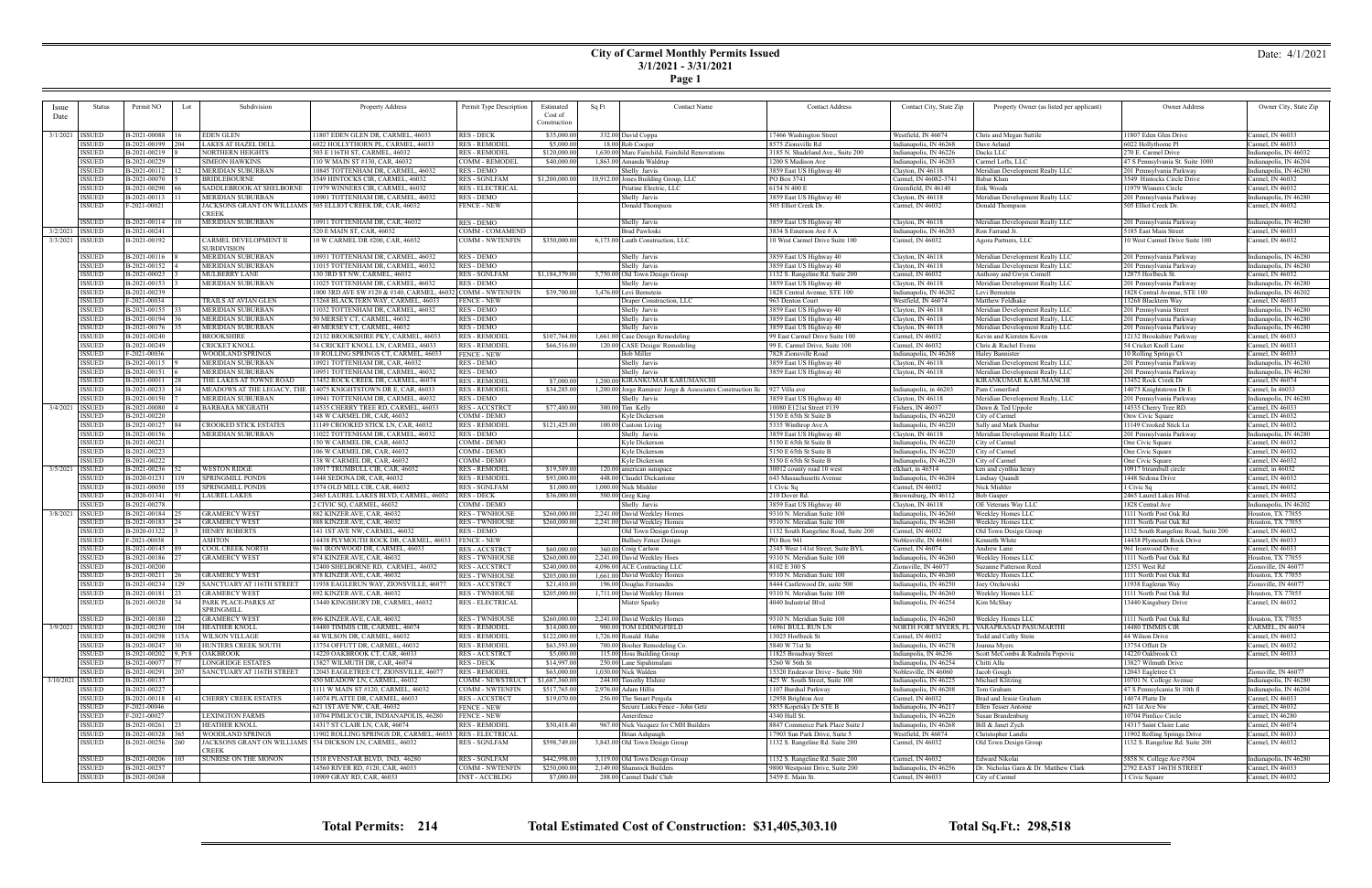|--|

| ssue      | <b>Status</b>                  | Permit NO<br>Lot              | Subdivision                                            | Property Address                                                                                     | Permit Type Description                       | Estimated                    | Sq Ft | <b>Contact Name</b>                                                     | <b>Contact Address</b>                          | Contact City, State Zip                       | Property Owner (as listed per applicant) | Owner Address                                    | Owner City, State Zip                |
|-----------|--------------------------------|-------------------------------|--------------------------------------------------------|------------------------------------------------------------------------------------------------------|-----------------------------------------------|------------------------------|-------|-------------------------------------------------------------------------|-------------------------------------------------|-----------------------------------------------|------------------------------------------|--------------------------------------------------|--------------------------------------|
|           |                                |                               |                                                        |                                                                                                      |                                               | Cost of                      |       |                                                                         |                                                 |                                               |                                          |                                                  |                                      |
| Date      |                                |                               |                                                        |                                                                                                      |                                               | Construction                 |       |                                                                         |                                                 |                                               |                                          |                                                  |                                      |
| 3/11/2021 | <b>ISSUED</b>                  | B-2021-00245                  |                                                        |                                                                                                      | <b>RES - POOL</b>                             | \$85,000.00                  |       |                                                                         | 5245 Elmwood Ave                                |                                               |                                          |                                                  | Carmel, IN 46074                     |
|           | <b>ISSUED</b>                  | B-2020-01252   15             | <b>ENGLISH OAKS</b>                                    | PRESERVE AT BEAR CREEK, THE   4460 EVERGREEN TRL, CAR, 46074<br>10734 ENGLISH OAKS DR, CARMEL, 46032 | <b>RES-POOL</b>                               |                              |       | 890.00 Daniel Majestic<br>2,500.00 Indy Landscape Concepts/Sarah Staggs |                                                 | Indianapolis, IN 46203<br>Greenwood, IN 46143 | Jason Chambers<br>Faisal & Beenish Khan  | 4460 Evergreen Trail<br>10734 English Oaks Drive | Carmel, IN 46235                     |
|           | <b>ISSUED</b>                  | B-2021-00193                  | <b>ESTATES AT TOWNE MEADOW</b>                         | 2834 TOWNE MEADOW DR, CARMEL, 46032                                                                  | <b>RES - SGNLFAM</b>                          | \$140,000.00<br>\$650,000.00 |       | 6,856.00 Pulte Homes of Indiana, LLC                                    | 545 Christy Drive<br>11590 N. Meridian St. #530 | Carmel, IN 46032                              | Pulte Homes of Indiana, LLC              | 11590 N. Meridian St. #530                       | Carmel, IN 46032                     |
|           | <b>ISSUED</b>                  | B-2021-00144                  | <b>SMOKEY KNOLL</b>                                    | 661 WOODBINE DR, CARMEL, 46033                                                                       | RES - POOL                                    | \$77,000.00                  |       | 1,914.00 Pools of Fun                                                   | PO Box 576                                      | lainfield, IN 46168                           | Fred & Sally Cuthbert                    | 661 Woodbine Dr.                                 | Carmel, IN 46033                     |
|           | <b>ISSUED</b>                  | B-2021-00173                  |                                                        | 411 INDUSTRIAL DR, CARMEL, 46032                                                                     | COMM - REMODEL                                | \$32,000.00                  |       | $2,500.00$ Jeff Romick                                                  | 710 E. Main St.                                 | Brownsburg, IN 46112                          |                                          | 941 North Meridian St                            | Indianapolis, IN 46204               |
|           | <b>ISSUED</b>                  | B-2021-00307                  |                                                        |                                                                                                      |                                               |                              |       |                                                                         |                                                 |                                               | Buckingham Companies                     |                                                  |                                      |
|           |                                | 54                            | PRESERVE AT BEAR CREEK, THE                            | 4476 EVERGREEN TRL, CAR, 46074                                                                       | <b>RES - REMODEL</b>                          | \$23,000.00                  |       | 1,200.00 all around remodel llc                                         | 18901 northbrook cir                            | Westfield, in 46074                           | bhanu                                    | 4476 evergreen trl                               | carmel, in 46074                     |
|           | <b>ISSUED</b>                  | B-2021-00277                  |                                                        | 10875 N MICHIGAN RD #100, ZIONSVILLE,<br>46077                                                       | <b>COMM - NWTENFIN</b>                        | \$400,000.00                 |       | 3,176.00 Curran Construction Company, Inc. - Sean Curran                | 3046 Shadeland Avenue, Suite C                  | Indianapolis, IN 46226                        | Sandor Development                       | 10689 N Pennsylvania Street #100                 | Indianapolis, IN 46280               |
|           | <b>ISSUED</b>                  | B-2021-00299<br>$ 122\rangle$ | SANCTUARY AT 116TH STREET                              | 11939 EAGLERUN WAY, ZIONSVILLE, 46077                                                                | <b>RES - REMODEL</b>                          | \$15,000.00                  |       | 1,200.00 Ganesh Gadde                                                   | 11939 Eaglerun Way                              | Zionsville, IN 46077                          | Ganesh Gadde & Vineesha Gadde            | 11939 Eaglerun Way                               | Zionsville, IN 46077                 |
| 3/12/2021 | <b>ISSUED</b>                  | B-2021-00235<br>1291          | <b>BROOKSHIRE</b>                                      | 11832 SOMERSET WAY E, CARMEL, 46033                                                                  | <b>RES - ADDITION</b>                         | \$40,000.00                  |       | 192.00 Patio Enclosures                                                 | 10080 E121st Street #139                        | ishers, IN 46037                              | Joseph Gianforte                         | 11832 Somerset Way East                          | Carmel, IN 46033                     |
|           | <b>ISSUED</b>                  | B-2021-00294                  |                                                        | 2208 E 116TH ST, CARMEL, 46032                                                                       | COMM - COMAMEND                               |                              |       | Jim Dreiss                                                              | 344 Walhalla Road                               | Columbus, OH 43202                            | Daniel Federspiel                        | 31500 Northwestern Highway Suite 300             | Farmington Hills, MI 48334           |
|           | <b>ISSUED</b>                  | B-2020-01229                  | <b>GRANNAN GROVE</b>                                   | 14027 GRANNAN LN, CARMEL, 46074                                                                      | RES - SGNLFAM                                 | \$350,000.00                 |       | 4,743.00 IQON HOMES LLC                                                 | 11505 Grassy Court Unit 103                     | Fishers, IN 46037                             | PFM LLC                                  | 9835 Plantana Blvd                               | Fishers, IN 46038                    |
|           | <b>ISSUED</b>                  | B-2021-00273                  | <b>GRAND AND MAIN</b>                                  | 13080 GRAND BLVD #130, CAR, 46032                                                                    | COMM - NWTENFIN                               | \$240,000.00                 |       | 2,270.00 Kathy Brewer                                                   | 8709 Castle Park Dr                             | Indpls, IN 46256                              | Shops On Main LLC                        | 6350 Rucker Rd Ste 101                           | Indpls, IN 46220                     |
|           | <b>ISSUED</b>                  | F-2021-00047                  | C W WEIDLERS                                           | 656 2ND AVE NE, CAR, 46032                                                                           | <b>FENCE - NEW</b>                            |                              |       | William & Stephanie Wiott                                               | 656 2nd Ave NE                                  | Carmel, IN 46032                              |                                          |                                                  |                                      |
|           | <b>ISSUED</b>                  | F-2021-00042                  | <b>EDEN WOODS</b>                                      | 730 EDEN WOODS PL, CARMEL, 46033                                                                     | <b>FENCE - NEW</b>                            |                              |       | Tobias Construction                                                     | 946 West 26 street                              | Indianapolis, IN 46201                        | Julie Hanners                            | 730 Eden Woods Pl                                | Carmel, IN 46033                     |
|           | <b>ISSUED</b>                  | B-2021-00250                  | <b>DELAWARE TRACE</b>                                  | 13291 MOHICAN CT, CARMEL, 46033                                                                      | RES - POOL                                    | \$105,000.00                 |       | 1,150.00 Matt Harms                                                     | 4134 Claire Drive #203                          |                                               | Thad Miller                              | 13291 Mohican Court                              | Carmel, IN 46033                     |
|           | <b>ISSUED</b>                  | B-2021-00165<br>214           |                                                        | JACKSONS GRANT ON WILLIAMS   12235 HOBBY HORSE DR, CAR, 46032                                        | RES - SGNLFAM                                 | \$583,474.00                 |       | 5,729.00 Wedgewood Building Company                                     | 32 First St NE                                  | Indianapolis, IN 46240<br>Carmel, IN 46032    | Wedgewood Building Company               | 32 First St NE                                   | Carmel, IN 46032                     |
|           |                                |                               | <b>CREEK</b>                                           |                                                                                                      |                                               |                              |       |                                                                         |                                                 |                                               |                                          |                                                  |                                      |
|           | 3/15/2021   ISSUED             | B-2021-00213                  | <b>DELAWARE TRACE</b>                                  | 13291 MOHICAN CT, CAR, 46033                                                                         | RES - ACCSTRCT                                | \$50,000.00                  |       | 360.00 PJE Lawn Care & Landscaping                                      | 2168 S Jacobi Rd                                | Greenfield, IN 46140                          | Thad Miller                              | 13291 Mohican Ct.                                | Carmel, IN 46033                     |
|           | <b>ISSUED</b>                  | B-2021-00237                  |                                                        | MEADOWS AT THE LEGACY, THE 14057 KNIGHTSTOWN DR E, CAR, 46033                                        | <b>RES - ADDITION</b>                         | \$4,000.00                   |       | 330.00 Jonathan Petruch                                                 | 14057 Knightstown Drive E                       | Carmel, IN 46033                              | Jonathan Petruch                         | 14057 Knightstown Drive E                        | Carmel, IN 46033                     |
|           | <b>ISSUED</b>                  | B-2021-00178<br>68A           | <b>CROOKED STICK WEST</b>                              | 2017 BURNING TREE LN, CARMEL, 4603:                                                                  | <b>RES - ADDITION</b>                         | \$500,000.00                 |       | 1,500.00 Andrius Doniela                                                | 2017 Burning Tree Ln                            | Carmel, IN 46032                              | Andrius Doniela                          | 2017 Burning Tree Ln                             | Carmel, IN 46032                     |
|           | <b>ISSUED</b>                  | B-2021-00339<br> 215          | VILLAGE OF WESTCLAY                                    | 1729 BEAUFAIN ST, CAR, 46032                                                                         | <b>RES - REMODEI</b>                          | \$57,000.00                  |       | 550.00 Matt Huddleston                                                  | 15222 Herriman Blvd.                            | Noblesville, IN 46060                         | Kim Keleher                              | 1729 Beaufain St.                                | Carmel, IN 46032                     |
|           | <b>ISSUED</b>                  | B-2021-00190<br>35B           |                                                        | COOMBS MINOR PLAT REPLAT OF 1034 OSWEGO RD, CARMEL, 46032                                            | RES - POOL                                    | \$117,000.00                 |       | 2,050.00 Mike McGhee & Associates, Inc.                                 | P.O. Box 425                                    | Camby, IN 46113                               | Todd Imhoff                              | 1034 Oswego Road                                 | Carmel, IN 46032                     |
|           |                                |                               | LOTS 35 AND 36 OF NEWARK                               |                                                                                                      |                                               |                              |       |                                                                         |                                                 |                                               |                                          |                                                  |                                      |
|           |                                |                               | ADDITION                                               |                                                                                                      |                                               |                              |       |                                                                         |                                                 |                                               |                                          |                                                  |                                      |
|           | ISSUED                         | B-2021-00356<br>248           | <b>LEXINGTON FARMS</b>                                 | 10869 LEXINGTON DR, CAR, 46280                                                                       | <b>RES - ELECTRICAL</b>                       |                              |       | Mike Heiny                                                              | 1218 S 150 West                                 | Greenfield, IN 46140                          | Chris McClelland                         | 10869 Lexington Dr.                              | Camel, IN 46280                      |
| 3/16/2021 | <b>ISSUED</b>                  | B-2021-00311                  | <b>NEWARK</b>                                          | 730 PAWNEE RD, CARMEL, 46032                                                                         | <b>RES - DEMO</b>                             |                              |       | Renascent, Inc.                                                         | 935 W Troy Ave                                  | Indianapolis, IN 46225                        | Magnolia Condos LLC                      | 1132 S Rangeline Rd                              | Carmel, IN 46032                     |
|           | <b>ISSUED</b>                  | B-2021-00188                  | <b>CLAY CORNER</b>                                     | 1597 MAIRN AVE, CAR, 46032                                                                           | <b>RES - SGNLFAM</b>                          | \$650,000.00                 |       | 7,946,00 James Hutchins                                                 | 3776 Dolan Way                                  | Carmel, IN 46074                              | James Hutchins                           | 3776 Dolan Way                                   | Carmel, IN 46074                     |
|           | <b>ISSUED</b>                  | F-2021-00031                  | <b>SHADYBROOK</b>                                      | 9970 MASWA CT. CAR. 46033                                                                            | <b>FENCE - NEW</b>                            |                              |       | Cody & Melissa Bruce                                                    | 9970 Maswa Ct.                                  | Carmel, IN 46033                              |                                          |                                                  |                                      |
|           | <b>ISSUED</b>                  | B-2021-00301                  | CARMEL DEVELOPMENT II                                  | 10 W CARMEL DR, CAR, 46032                                                                           | COMM - NWTENFIN                               | \$400,000.00                 |       | 9,500.00 Matt DeCoursey                                                 | 10 West Carmel Drive Suite 100                  | Carmel, IN 46032                              | Agora Partners, LLC                      | 10 West Carmel Drive Suite 100                   | Carmel, IN 46032                     |
|           |                                |                               | <b>SUBDIVISION</b>                                     |                                                                                                      |                                               |                              |       |                                                                         |                                                 |                                               |                                          |                                                  |                                      |
|           | <b>ISSUED</b>                  | B-2021-00310                  | Pt 64, Pt NEWARK                                       | 726 PAWNEE RD, CARMEL, 46032                                                                         | <b>RES - DEMO</b>                             |                              |       | Renascent, Inc.                                                         | 935 W Troy Ave                                  | Indianapolis, IN 46225                        | Magnolia Condos LLC                      | 1132 S Rangeline Rd                              | Carmel, IN 46032                     |
|           | <b>ISSUED</b>                  | B-2021-00345                  |                                                        | 10630 LAKESHORE DR W, CARMEL, 46033                                                                  | COMM - COLOC                                  | \$30,000.00                  |       | 100.00 Heights Tower Service, Inc.                                      | 125 Brazos Drive                                | Danville, IN 46122                            | K2 Towers II, LLC                        | 57 E. Washington Street                          | Chagrin Falls, OH 44022              |
|           | <b>ISSUED</b>                  | F-2021-00017                  |                                                        | JACKSONS GRANT ON WILLIAMS   513 TERHUNE LN, CARMEL, 46032                                           | FENCE - NEW                                   |                              |       | Amerifence                                                              | 4340 Hull Street                                | Indianapolis, IN 46226                        | Angela DeVoe                             | 513 Terhune Ln                                   | Carmel, IN 46032                     |
|           |                                |                               | <b>CREEK</b>                                           |                                                                                                      |                                               |                              |       |                                                                         |                                                 |                                               |                                          |                                                  |                                      |
| 3/17/2021 | <b>ISSUED</b>                  | B-2021-00125                  |                                                        | 6927 ANTIQUITY DR, CARMEL, 46033                                                                     | <b>RES - SGNLFAM</b>                          | \$288,544.00                 |       | 3,121.00 Pyatt Builders                                                 | 168 W. Carmel Dr                                | Carmel, IN 46032                              | <b>Todd Pyatt</b>                        | 168 W. Carmel Dr                                 | Carmel, IN 46032                     |
|           | <b>ISSUED</b>                  | B-2021-00106                  | <b>SIMEON HAWKINS</b>                                  | 110 W MAIN ST, #125, CAR, 46032                                                                      | COMM - REMODEI                                | \$64,540.00                  |       | 1,254.00 CAMBRI Builders, LLC                                           | John Vyverberg                                  | Indianapolis, IN 46268                        | Melissa Fox                              | 5463 E CR 150N                                   | Michigantown, IN 46057               |
|           | <b>ISSUED</b>                  | B-2021-00124                  |                                                        | 6919 ANTIQUITY DR, CARMEL, 46033                                                                     | <b>RES - SGNLFAM</b>                          | \$277,931.00                 |       | 2,617.00 Pyatt Builders                                                 | 168 W. Carmel Dr                                | Carmel, IN 46032                              | Todd Pyatt                               | 168 W. Carmel Dr                                 | Carmel, IN 46032                     |
|           | <b>ISSUED</b>                  | B-2021-00269                  |                                                        | 931 N RANGELINE RD, CARMEL, 46032                                                                    | COMM - COLOC                                  | \$15,000.00                  |       | 100.00 Sara Carracci                                                    | 2000 Corporate Drive                            | Canonsburg, PA 1531'                          | <b>CITY OF CARMEL</b>                    | ONE CIVIC SQUARE                                 | CARMEL, IN 46032                     |
|           | <b>ISSUED</b>                  | B-2021-00370                  | VILLAGE OF WESTCLAY                                    | FEATHERBELL BLVD, CARMEL, 46032                                                                      | COMM - ELECTRICAL                             |                              |       | Brian Distel                                                            | 5635 Hickory Rd.                                | Indpls., IN 46239                             | village of west clay HOA                 | 12884 broad street                               | carmel, IN 46032                     |
|           | <b>ISSUED</b>                  | B-2021-00008                  | THE LAKES AT TOWNE ROAD III                            | 2533 ALEXANDRA DR, CAR, 46074                                                                        | <b>RES - DECK</b>                             | \$9,500.00                   |       | 180.00 Lahne Home Improvement LLC                                       | PO Box 91                                       | arcadia, in 46030                             | Amrutha Asthana                          | 2533 Alexandra dr                                | carmel, in 40674                     |
| 3/18/2021 | <b>ISSUED</b>                  | B-2021-00259<br>268           |                                                        | JACKSONS GRANT ON WILLIAMS 521 DICKSON LN, CARMEL, 46032                                             | <b>RES - SGNLFAM</b>                          | \$655,034.00                 |       | 3,881.00 Old Town Design Group                                          | 1132 S. Rangeline Rd. Suite 200                 | Carmel, IN 46032                              | Justin & Claire Isenthal                 | 2341 W. North Avenue Unit 3                      | Chicago, IL 60647                    |
|           |                                |                               | CREEK                                                  |                                                                                                      |                                               |                              |       |                                                                         |                                                 |                                               |                                          |                                                  |                                      |
|           | <b>ISSUED</b>                  | B-2021-00303                  | <b>SHELBOURNE ESTATES</b>                              | 13020 AIRHART BLVD, CARMEL, 46074                                                                    | RES - POOL                                    | \$71,000.00                  |       | 807.00 Pools of Fun                                                     | PO Box 576                                      | Plainfield, IN 46168                          | Sarah & Nick Jenkins                     | 13020 Airhart Blvd.                              | Carmel, IN 46074                     |
|           | <b>ISSUED</b>                  | B-2021-00297                  | <b>ALBANY PLACE</b>                                    | 14313 MARSDALE PL, CAR, 46074                                                                        | <b>RES - SGNLFAM</b>                          | \$562,420.00                 |       | 7,499.00 Amanda Waldrup                                                 | 1200 S Madison Ave                              | Indianapolis, IN 46203                        | Drees Homes                              | 900 E 96th St<br>735 Greenford Trail N           | Indianapolis, IN 46240               |
|           | <b>ISSUED</b><br><b>ISSUED</b> | B-2021-00267<br>307           | <b>SUNRISE ON THE MONON</b><br><b>SHELBORNE GREENE</b> | 1468 WINDPUMP WAY, INDIANAPOLIS, 46280<br>3493 INVERNESS BLVD, CARMEL, 46032                         | <b>RES - SGNLFAM</b><br><b>RES - ADDITION</b> | \$436,105.00                 |       | 3,920.00 Old Town Design Group                                          | 1132 S. Rangeline Rd. Suite 200                 | Carmel, IN 46032                              | Joe & Sherry Fazzini                     |                                                  | Carmel, IN 46032                     |
|           | <b>ISSUED</b>                  | B-2021-00319<br>B-2021-00379  | VILLAGE OF WESTCLAY                                    | 2583 FILSON ST, CARMEL, 46032                                                                        | COMM - ELECTRICAL                             | \$25,000.00                  |       | 900.00 Ashok Challa<br>Brian Distel                                     | 3493 Inverness Blvd                             | Carmel, IN 46032                              | Ashok Challa                             | 3493 Inverness Blvd                              | Carmel, IN 46032                     |
|           | <b>ISSUED</b>                  | B-2021-00391                  | THE VILLAGE OF TOWNE POINT                             | 2366 PRESIDENT ST, CAR, 46032                                                                        | <b>RES - ELECTRICAL</b>                       |                              |       | James Blanton                                                           | 5635 Hickory Rd.<br>2332 S Arlington ave        | Indpls., IN 46239<br>indianapolis, IN 4620.   | village of west clay HOA<br>Amy Quinn    | 12884 Broad Street<br>2366 Presidents DR         | Carmel, IN 46032<br>Carmel, IN 46032 |
|           | <b>ISSUED</b>                  | B-2021-00172                  | <b>AUMANS ADDITION</b>                                 | 1025 AUMAN DR W. CARMEL, 46032                                                                       | <b>RES - REMODEL</b>                          | \$29,000.00                  |       | 416.00 Jeff Rogers                                                      |                                                 | Lebanon, IN 46052                             | C J Gardner                              | 1025 W Auman Dr                                  | Carmel, IN 46032                     |
| 3/19/2021 | <b>ISSUED</b>                  | B-2021-00215                  |                                                        | JACKSONS GRANT ON WILLIAMS   1228 WESTVALE DR, CARMEL, 46032                                         | <b>RES - SGNLFAM</b>                          |                              |       | 6,868.00 Kristen McConnell                                              | 1319 Citation Cir E<br>4630 Lisborn Dr          | Carmel, IN 46033                              | Ilya and Stacy Rekhter                   | 1228 Westvale Dr.                                |                                      |
|           |                                |                               | <b>CREEK</b>                                           |                                                                                                      |                                               | \$1,404,450.00               |       |                                                                         |                                                 |                                               |                                          |                                                  | Carmel, IN 46033                     |
|           | ISSUED                         | B-2021-00312 28               | <b>ASHMOOR SUBDIVISION</b>                             | 3553 ROSENDALE DR. CAR. 46074                                                                        | <b>RES - RESAMEND</b>                         |                              |       | Sushil Songirkar                                                        |                                                 |                                               | Sushil Songirkar                         | 3553 Rosendale Drive                             | Carmel, IN 46074                     |
|           | ISSUED                         | F-2021-00052                  |                                                        | MEADOWS AT THE LEGACY, THE 14143 KNIGHTSTOWN WAY, CAR, 46033                                         | <b>FENCE - NEW</b>                            |                              |       | Bullseye Fence Design Inc.                                              | P.O. Box 941                                    | Noblesville, IN 46061-0941   Marcio Donatelli |                                          | 14143 Knightstown Way                            | Carmel, IN 46033-9837                |
|           | ISSUED                         | B-2021-00263                  | <b>WESTWOOD ESTATES</b>                                | 14024 INGLENOOK LN, CARMEL, 46032                                                                    | <b>RES - ACCSTRCT</b>                         | \$21,028.00                  |       | 210.00 The Smart Pergola                                                | 12958 Brighton Ave                              | Carmel, IN 46032                              | Jennifer and Anthony Sansone             | 14024 Inglenook Ln                               | Carmel, IN 46032                     |
|           | <b>ISSUED</b>                  | B-2021-00060                  | <b>BROOKSHIRE</b>                                      | 12208 CASTLE ROW OVLK, CARMEL, 46033                                                                 | <b>RES - REMODEL</b>                          | \$5,000.00                   |       | 500.00 Angela Nacinovich                                                | 12208 Castle Row Overlook                       | Carmel, IN 46033                              | Joseph Nacinovich                        | 12208 Castle Row Overlook                        | Carmel, IN 46033                     |
|           | <b>ISSUED</b>                  | B-2021-00177                  | MERIDIAN SUBURBAN                                      | 59 W 111TH ST, CARMEL, 46032                                                                         | RES - DEMO                                    |                              |       | Shelly Jarvis                                                           | 3859 East US Highway 40                         | Clayton, IN 46118                             | Meridian Development Realty LLC          | 201 Pennsylvania Parkway                         | Indianapolis, IN 46280               |
|           | <b>ISSUED</b>                  | B-2021-00264                  | PLUM CREEK VILLAGE                                     | 12365 ST ARMANDS CIR, CAR, 46033                                                                     | <b>RES - REMODEL</b>                          | \$300,000.00                 |       | $2,500.00$ Joe Orlando                                                  | 6330 E 75th St                                  | Indianapolis, IN 46250                        | Mike Waite                               | 12365 Saint Armands Dr                           | Carmel, IN 46033                     |
|           | <b>ISSUED</b>                  | F-2021-00066                  | <b>BROOKSHIRE NORTH</b>                                | 13089 ANDOVER DR, CARMEL, 46033                                                                      | <b>FENCE - NEW</b>                            |                              |       | Amerifence                                                              | 4340 Hull Street                                | Indianapolis, IN 46226                        | Bonnie McClellan                         | 13089 Andover Drive                              | Carmel, IN 46033                     |
|           | <b>ISSUED</b>                  | B-2021-00321                  | <b>BAYHILL</b>                                         | 12427 BAYHILL DR, CAR, 46033                                                                         | <b>RES-REMODEL</b>                            | \$71,384.00                  |       | 400.00 Custom Living                                                    | 5335 Winthrop Ave A                             | Indianapolis, IN 46220                        | Jill Bass                                | 12427 Bayhill Drive                              | Carmel, IN 46033                     |
|           | 3/22/2021 ISSUED               | F-2021-00077                  | <b>LARKSPUR PHASE 1</b>                                | 11521 NICOLE CT, CARMEL, 46032                                                                       | <b>FENCE - NEW</b>                            |                              |       | <b>BlueBird Fence Company</b>                                           | 1760 S 10th St                                  | Noblesville, IN 46060                         | Don Bryenton                             | 11521 Nicole Ct                                  | Carmel, IN 46032                     |
|           | <b>ISSUED</b>                  | B-2021-00306                  | ESTATES AT TOWNE MEADOW                                | 2503 TOWNE MEADOW DR, CAR, 46032                                                                     | <b>RES - REMODEL</b>                          | \$25,000.00                  |       | 1,300.00 all around remodel lllc                                        | 18901 northbrook cir                            | westfield, in 46074                           | Rai                                      | 2503 Towne Meadow dr                             | carmel, in 46074                     |
|           | <b>ISSUED</b>                  | B-2021-00315   110            | <b>CONCORD VILLAGE</b>                                 | 520 LEXINGTON BLVD, CARMEL, 46032                                                                    | <b>RES - REMODEL</b>                          | \$5,000.00                   |       | $1,000.00$ David Sage                                                   | 520 Lexington Blvd                              | Carmel, IN 46032                              | David Sage                               | 520 Lexington Blvd                               | Carmel, IN 46032                     |
|           | <b>ISSUED</b>                  | B-2021-00409<br>136           | <b>BROOKSHIRE NORTH</b>                                | 4465 BRISTAL LN, CARMEL, 46033                                                                       | <b>RES - ELECTRICAL</b>                       |                              |       | Genesis Electrical Service                                              | 21222 Cumberland Rd                             | Noblesville, IN 46062                         | Sara Reynolds                            | 4465 Bristal Lane                                | Carmel, IN 46033                     |
|           | <b>ISSUED</b>                  | B-2021-00135<br>133           | <b>HEATHER KNOLL</b>                                   | 14439 HEATHER KNOLL PKY, CARMEL, 46074   RES - REMODEL                                               |                                               | \$5,000.00                   |       | $120.00$ Asim Dey                                                       | 14439 Heather KNoll Pkwy                        | Carmel, IN 46074                              | Asim Dey                                 | 14439 Heather KNoll Pkwy                         | Carmel, IN 46074                     |
|           | <b>ISSUED</b>                  | B-2021-00330                  |                                                        | 310 E 96TH ST, IND, 46240                                                                            | COMM - REMODEL                                | \$650,000.00                 |       | 8,500.00 Kathy Brewer                                                   | 8709 Castle Park Dr                             | Indpls, IN 46256                              | 310 E. 96th St LLC                       | 310 E 96th St                                    | Indpls, IN 46240                     |
|           | <b>ISSUED</b>                  | B-2021-00340                  |                                                        | 2601 E SMOKY ROW, CAR, 46032                                                                         | <b>RES - REMODEL</b>                          | \$70,000.00                  |       | 1,620.00 Craig Mathiebe                                                 | 2601 E Smoky Row                                | Carmel, IN 46032                              | Craig Mathiebe                           | 2601 E Smoky Row                                 | Carmel, IN 46032                     |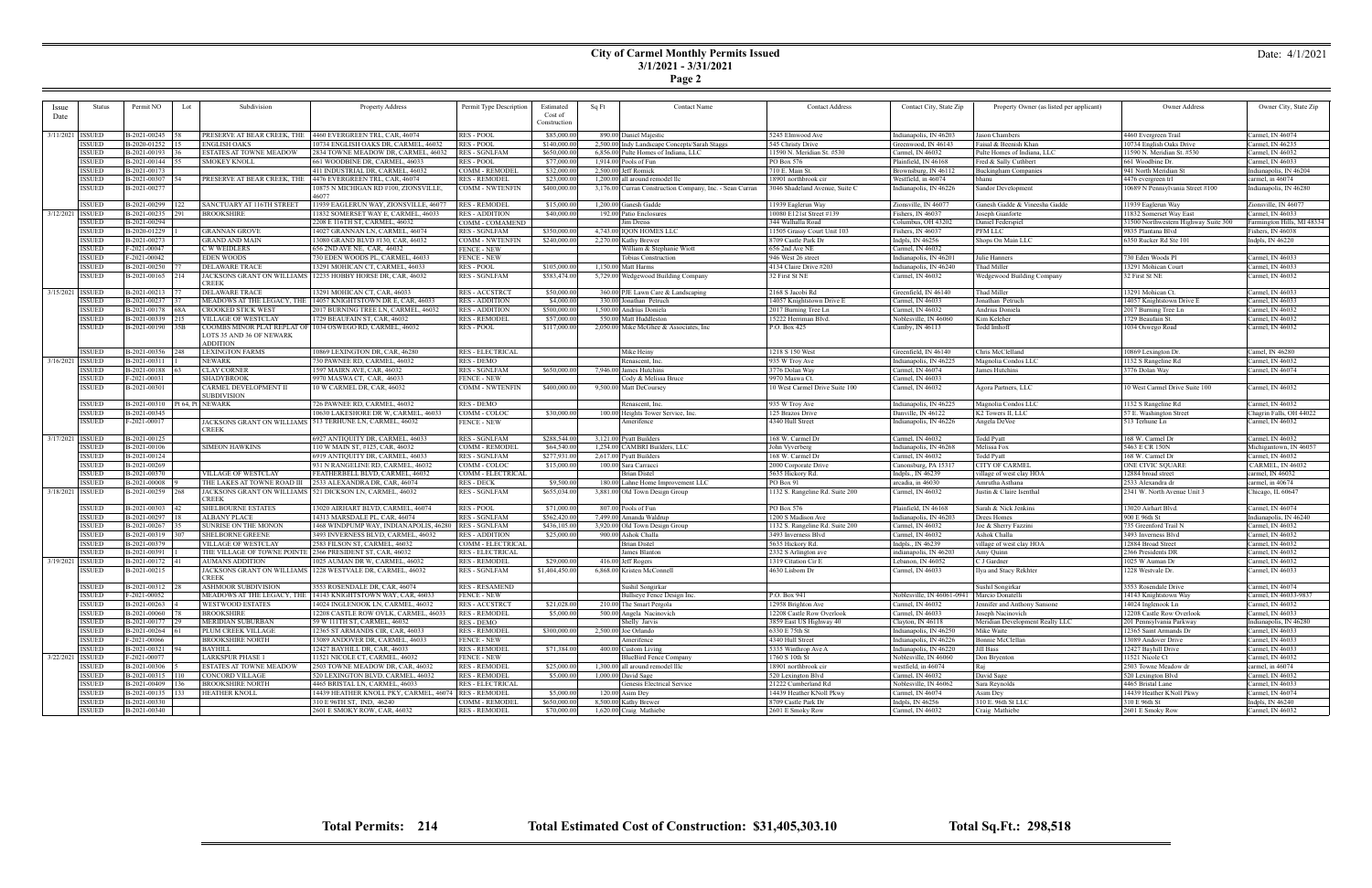|--|

|                    |                    | Permit NO       |      | Subdivision                    |                                                               |                         |                      |       | <b>Contact Name</b>                                | <b>Contact Address</b>           |                         | Property Owner (as listed per applicant)                                                      | Owner Address                  |                          |
|--------------------|--------------------|-----------------|------|--------------------------------|---------------------------------------------------------------|-------------------------|----------------------|-------|----------------------------------------------------|----------------------------------|-------------------------|-----------------------------------------------------------------------------------------------|--------------------------------|--------------------------|
| <i>ssue</i>        | Status             |                 | Lot  |                                | Property Address                                              | Permit Type Description | Estimated<br>Cost of | Sq Ft |                                                    |                                  | Contact City, State Zip |                                                                                               |                                | Owner City, State Zip    |
| Date               |                    |                 |      |                                |                                                               |                         | Construction         |       |                                                    |                                  |                         |                                                                                               |                                |                          |
|                    |                    |                 |      |                                |                                                               |                         |                      |       |                                                    |                                  |                         |                                                                                               |                                |                          |
|                    | 3/23/2021   ISSUED | B-2021-00396    |      |                                | 14409 SHELBORNE RD, CARMEL, 46074                             | <b>RES - DEMO</b>       |                      |       | <b>Brian Speer</b>                                 | 2102 S. Harding Street           | Indianapolis, IN 4622   | Platinum Properties Mgmt Company                                                              | 9757 Westpoint Drive Suite 600 | Indianapolis, IN 46256   |
|                    | <b>ISSUED</b>      | B-2021-00408    |      | <b>COOL CREEK ESTATES</b>      | 1106 RIDGE RD, CAR, 46033                                     | <b>RES - ELECTRICAL</b> |                      |       | Brian Blythe                                       | 5212 Keystone Ct                 | Indianapolis, IN 46220  | Kyle Bare                                                                                     | 1106 Ridge Road                | Carmel, IN 46033         |
|                    | <b>ISSUED</b>      | B-2021-00260    |      | <b>CLARIDGE FARM</b>           | 12432 GLENDURGAN DR, CAR, 46032                               | <b>RES-POOL</b>         | \$109,700.00         |       | 1,531.00 Blue Haven Pools                          | Po Box 562                       | Lebanon, IN 46052       | Luke & Alyssa Hamilton                                                                        | 12432 Glendurgan Dr            | Carmel, IN 46032         |
|                    | <b>ISSUED</b>      | B-2021-00336    |      | RIDGE AT THE LEGACY, THE       | 6804 GRANTSVILLE LN, CAR, 46033                               | <b>RES - REMODEL</b>    | \$40,000.0           |       | 1.200.00 Blue Line Construction                    | 1097 3rd Ave SW                  | Carmel, IN 46032        | Tugga Dani                                                                                    | 6804 Grantsville Lane          | Carmel, IN 46033         |
|                    | <b>ISSUED</b>      | B-2021-00334    |      | <b>BONBAR AT MONON LAKE</b>    | 10118 SOLACE LN, CAR, 46280                                   | <b>RES - REMODEL</b>    | \$50,000.00          |       | 1,600.00 Blue Line Construction                    | 1097 3rd Ave SW                  | Carmel, IN 46032        | Jay Horrey                                                                                    | 10118 Solace Lane              | Carmel, IN 46280         |
|                    | <b>ISSUED</b>      | B-2021-00129    | 126A | HAMLET AT JACKSONS GRANT,      | 12063 SIGILLARY WAY, CARMEL, 46032                            | <b>RES - SGNLFAM</b>    | \$650,000.00         |       | 3,854.00 Todd Williams                             | 4631 Lisborn Dr.                 | Carmel, IN 46033        | <b>Todd Williams</b>                                                                          | 4631 Lisborn Dr.               | Carmel, IN 46033         |
|                    |                    |                 |      | THE                            |                                                               |                         |                      |       |                                                    |                                  |                         |                                                                                               |                                |                          |
|                    | <b>ISSUED</b>      | F-2021-00071    |      |                                |                                                               | <b>FENCE - NEW</b>      |                      |       |                                                    |                                  |                         | Abdul Moiz                                                                                    | 13320 Broad St                 |                          |
|                    |                    |                 |      | VILLAGE OF WESTCLAY            | 13320 BROAD ST, CARMEL, 46032                                 |                         |                      |       | Tim Wright                                         | 131 Winona Dr                    | Carmel, IN 46032        |                                                                                               |                                | Carmel, IN 46032         |
|                    | <b>ISSUED</b>      | B-2021-00395    |      |                                | 14407 SHELBORNE RD, CARMEL, 46074                             | <b>RES - DEMO</b>       |                      |       | <b>Brian Speer</b>                                 | 2102 S. Harding Street           | Indianapolis, IN 4622   | Platinum Properties Mgmt Company                                                              | 9757 Westpoint Drive Suite 600 | Indianapolis, IN 46256   |
|                    | <b>ISSUED</b>      | B-2021-00300    |      | <b>ALBANY PLACE</b>            | 14307 MILLNER DR, CAR, 46074                                  | <b>RES-POOL</b>         | \$105,000.00         |       | 1,250.00 Landmark DBM, Inc.                        | 8250 N 600 W Suite E             | McCordsville, IN 46055  | Mr. Brian & Mrs. Barb Sullivan                                                                | 14307 Millner Drive            | Carmel, IN 46074         |
|                    | <b>ISSUED</b>      | B-2021-00076    |      | HAMLET AT JACKSONS GRANT.      | 12068 SIGILLARY WAY, CARMEL, 46032                            | <b>RES - SGNLFAM</b>    | \$650,000.00         |       | 3,476.00 Todd Williams                             | 4631 Lisborn Dr.                 | Carmel, IN 46033        | Homes by McKenzie                                                                             | 4631 Lisborn Dr.               | Carmel, IN 46033         |
|                    |                    |                 |      |                                |                                                               |                         |                      |       |                                                    |                                  |                         |                                                                                               |                                |                          |
|                    | <b>ISSUED</b>      | F-2021-00059    |      | LAKES AT HAZEL DELL            | 12427 PEBBLE KNOLL WAY, CARMEL, 46033                         | <b>FENCE - NEW</b>      |                      |       | Nicholas Helmuth                                   | 12427 Pebble Knoll Way           | carmel, IN 46033        | Nicholas Helmuth                                                                              | 12427 Pebble Knoll Way         | carmel, IN 46033         |
| 3/24/2021   ISSUED |                    | B-2021-00270    |      |                                | 14203 DENALI DR, CAR, 46077                                   | <b>RES - SGNLFAM</b>    | \$492,000.00         |       | 5,860,00 Pulte Homes of Indiana, LLC               | 11590 N. Meridian St. #530       | Carmel, IN 46032        | Pulte Homes of Indiana, LLC                                                                   | 11590 N. Meridian St. #530     | Carmel, IN 46032         |
|                    | <b>ISSUED</b>      | B-2021-00302    | 312  |                                | JACKSONS GRANT ON WILLIAMS   556 MENDENHALL DR, CARMEL, 46032 | <b>RES - SGNLFAM</b>    | \$1,215,250.00       |       | 6,185.00 Kristen McConnell                         | 4630 Lisborn Dr                  | Carmel, IN 46033        | Andrew and Sandy Quick                                                                        | 556 Mendenhall Dr              | Carmel, IN 46033         |
|                    |                    |                 |      | <b>CREEK</b>                   |                                                               |                         |                      |       |                                                    |                                  |                         |                                                                                               |                                |                          |
|                    | <b>ISSUED</b>      | B-2021-00154    |      | MERIDIAN SUBURBAN              | 11035 TOTTENHAM DR, CARMEL, 46032                             | <b>RES - DEMO</b>       |                      |       | Shelly Jarvis                                      | 3859 East US Highway 40          | Clayton, IN 46118       | Meridian Development Realty LLC                                                               | 201 Pennsylvania Parkway       | Indianapolis, IN 46280   |
|                    | <b>ISSUED</b>      | F-2021-00063    |      | STONE HAVEN AT HAVERSTICK      | 13721 FLINTRIDGE PASS, CARMEL, 46033                          | <b>FENCE - NEW</b>      |                      |       | Rendor Home Solutions                              | 11650 Olio Rd, Suite 1000-146    | Fishers, IN 46037       | Vicki Randall                                                                                 | 13721 Flintridge Pass          | Carmel, IN 46033         |
|                    | <b>ISSUED</b>      | B-2021-00329    |      | <b>BEAR CREEK SOUTH</b>        | 14199 DENALI DR, CARMEL, 46074                                | <b>RES - SGNLFAM</b>    | \$491,000.00         |       | 5,815.00 PulteGroup                                | 11590 N. Meridian St. #530       | Carmel, IN 46032        | PulteGroup                                                                                    | 11590 N. Meridian St. #530     | Carmel, IN 46032         |
| 3/25/2021   ISSUED |                    | F-2021-00078    |      | <b>WOODFIELD</b>               |                                                               |                         |                      |       |                                                    | PO Box 481                       |                         | Mark Alson                                                                                    |                                | Carmel, IN 46033         |
|                    |                    |                 |      |                                | 4916 WOODFIELD DR, CARMEL, 46033                              | <b>FENCE - NEW</b>      |                      |       | Glidden Fence Co., Inc.                            |                                  | Westfield, in 46074     |                                                                                               | 4916 Woodfield Drive           |                          |
|                    | <b>ISSUED</b>      | B-2021-00109    |      | VILLAGE OF WESTCLAY            | 1799 HOURGLASS DR, CARMEL, 46032                              | <b>RES-ACCSTRCT</b>     | \$37,543.00          |       | 389.00 The Smart Pergola                           | 12958 Brighton Ave               | Carmel, IN 46032        | Alex and Nina Cantafio                                                                        | 1799 Hourglass De              | Carmel, IN 46032         |
|                    | <b>ISSUED</b>      | F-2021-00069    |      | <b>SPRINGMILL PONDS</b>        | 13956 SPRINGMILL PONDS CIR, CAR, 4603                         | <b>FENCE - NEW</b>      |                      |       | <b>Bullseye Fence</b>                              | P.O. Box 941                     | Noblesville, IN 46061   | Phillip Mickel                                                                                | 13956 Springmill Ponds Cir W   | Carmel, IN 46032         |
|                    | <b>ISSUED</b>      | F-2021-00048    |      | <b>AUMANS ADDITION</b>         | 307 E CITY CENTER DR, CAR, 46032                              | <b>FENCE - NEW</b>      |                      |       | Bullseye Fence Design INc                          | P.O. Box 941                     | Noblesville, IN 46061   | Wayne Kim and Mallory Kim                                                                     | 307 E City Center Dr.          | Carmel, IN 46032         |
|                    | <b>ISSUED</b>      | F-2021-00057    |      | LOST OAKS AT HAVERSTICK        | 5897 LOST OAKS DR, CAR, 46033                                 | <b>FENCE - NEW</b>      |                      |       | Susan Rutherford                                   |                                  |                         |                                                                                               |                                |                          |
|                    | <b>ISSUED</b>      | B-2020-01178    |      |                                | 1840 W MAIN ST, CARMEL, 46032                                 | <b>RES - SGNLFAM</b>    | \$600,000.00         |       | 5,786.00 Sigma Builders LLC                        | 4630 Lisborn Dr                  | Carmel, IN 46033        | Dave Morgan                                                                                   | 4630 Lisborn Dr                | Carmel, IN 46033         |
|                    | <b>ISSUED</b>      | B-2021-00292    |      |                                | 931 N RANGELINE RD, CARMEL, 46032                             | COMM - COLOC            | \$15,000.00          |       | 100.00 Sara Carracci                               | 2000 Corporate Drive             | Canonsburg, PA 15317    | <b>CITY OF CARMEI</b>                                                                         | ONE CIVIC SQUARE               | CARMEL, IN 46032         |
|                    | <b>ISSUED</b>      | B-2021-00242    |      | <b>ASHTON</b>                  | 5598 CANTON DR, CARMEL, 46033                                 | RES - POOL              | \$56,000.00          |       | 1,144.00 Jerry Kruzich / Fox Pools of Indianapolis | 17727 Commerce Drive             | Westfield, IN 46074     | Richard and Barbara Shelnutt                                                                  | 5598 Canton Drive              | Carmel, IN 46033         |
|                    | <b>ISSUED</b>      | B-2021-00309    |      | <b>CHESWICK PLACE</b>          | 13929 CHESWICK BLVD, CAR, 46032                               | RES - POOL              | \$70,000.0           |       | 1,100.00 Daniel Majestic                           | 5245 Elmwood Ave                 | Indianapolis, IN 46203  | <b>Brian Jent</b>                                                                             | 13929 Cheswick BLVD            | CARMEL, IN 46032         |
|                    | <b>ISSUED</b>      | B-2021-00435    |      | THE LAKES AT TOWNE ROAD III    | 2418 ALEXANDRA DR, CARMEL, 46074                              | COMM - ELECTRICAL       |                      |       | Kinder Electric Co., Inc.                          | 9087 Technology Lane             | Fishers, IN 46038       |                                                                                               |                                | Carmel, IN 46032         |
|                    |                    |                 |      |                                |                                                               |                         |                      |       |                                                    |                                  |                         | Lakes of Towne Road HOA/ Community Association   11711 N College Ave., Ste. 100<br>of Indiana |                                |                          |
|                    |                    |                 |      |                                |                                                               |                         |                      |       |                                                    |                                  |                         |                                                                                               |                                |                          |
|                    | ISSUED             | F-2021-00055    |      | DEERFIELD                      | 9803 DEERFIELD CIR, CAR, 46032                                | <b>FENCE - NEW</b>      |                      |       | Amerifence                                         | 4340 hull st                     | Indianapolis, In 46226  | Anne Kelsey                                                                                   | 9803 Deerfield Cir             | Carmel, IN 46032         |
| 3/26/2021 ISSUED   |                    | B-2021-00322    |      | <b>PARK GRENSHIRE</b>          | 1680 W 136TH ST, CARMEL, 46032                                | <b>RES - ACCSTRCT</b>   | \$10,499.00          |       | 192.00 Chad Solik                                  | 15150 Herriman Blvd.             | Noblesville, IN 46060   | Chad Solik                                                                                    | 1680 W 136th St.               | Carmel, IN 46032         |
|                    | <b>ISSUED</b>      | B-2021-00272    |      | VILLAGE OF WESTCLAY            | 1790 MILFORD ST, CARMEL, 46032                                | <b>RES - DECK</b>       | \$20,000.00          |       | 400.00 Artisan Outdoor Craftsman                   | 11701 E 126 St.                  | Fishers, IN 46038       | Pearlman                                                                                      | 1790 Milford St.               | Carmel, IN 46032         |
|                    | <b>ISSUED</b>      | B-2021-00283    |      |                                | 6918 CHERRY CREEK BLVD, CARMEL, 46033   RES - SGNLFAM         |                         | \$268,620.00         |       | 2,598.00 Pyatt Builders                            | 168 W. Carmel Dr                 | Carmel, IN 46032        | <b>Todd Pyatt</b>                                                                             | 168 W. Carmel Dr               | Carmel, IN 46032         |
|                    | <b>ISSUED</b>      | B-2021-00231    |      |                                | 1079 FALCON RDG, IND, 46280                                   | COMM - COLOC            | \$15,000.00          |       | 100.00 Crown Castle USA Inc.                       | 2000 Corporate Drive             | Canonsburg, PA 15317    | MEMPHIS TOWERS LLC                                                                            | PO BOX 932013                  | ATLANTA, GA 31196        |
|                    | <b>ISSUED</b>      | B-2021-00275    |      | <b>OVERBROOK FARMS</b>         | 14320 OVERBROOK DR, CARMEL, 46074                             | <b>RES - ACCSTRCT</b>   | \$30,000.0           |       | 180.00 Danny Worpell                               | 2670 N. 700 West                 | Greenfield, IN 46140    | Manige Konig                                                                                  | 14320 overbrook drive          | carmel, in 46074         |
|                    | <b>ISSUED</b>      | B-2021-00284    |      |                                | 6910 CHERRY CREEK BLVD, CARMEL, 46033                         | <b>RES - SGNLFAM</b>    | \$282,859.00         |       | 3,148.00 Pyatt Builders                            | 168 W. Carmel Dr                 | Carmel, IN 46032        | <b>Todd Pyatt</b>                                                                             | 168 W. Carmel Dr               | Carmel, IN 46032         |
|                    | <b>ISSUED</b>      | B-2021-00376    | 1322 | VILLAGE OF WESTCLAY            | 2581 HARLESTON ST, CAR, 46032                                 | <b>RES - RESAMEND</b>   |                      |       | Onyx and East LLC                                  | 1828 Central Avenue, STE 100     | Indianapolis, IN 46202  | Onyx and East LLC                                                                             | 1828 Central Avenue, STE 100   | Indianapolis, IN 46202   |
|                    | <b>ISSUED</b>      | B-2021-00072    | 336  | <b>VILLAGE OF WESTCLAY</b>     | 1898 TROWBRIDGE HIGH ST, CAR, 46032                           | RES - POOL              | \$126,000.00         |       | 1,042.00 Blue Haven Pools                          | Po Box $562$                     | Lebanon, IN 46052       | Chris and Jessica Kodatsky                                                                    | 1898 Trowbridge High St        | Carmel, IN 46032         |
|                    | <b>ISSUED</b>      | F-2021-00054    |      |                                |                                                               | <b>FENCE - NEW</b>      |                      |       |                                                    | PO Box 941                       |                         |                                                                                               |                                |                          |
|                    |                    |                 |      | PONDS WEST                     | 14465 WHISPER WIND DR, CAR, 46032                             |                         |                      |       | Bullseye Fence Design, INC                         |                                  | Noblesville, IN 46061   | Aryca Woodson                                                                                 | 14465 whisper wind dr          | Carmel, IN 46032         |
|                    | <b>ISSUED</b>      | F-2021-00058    |      | PARK MEADOWS PARKS AT          | 13497 DUNES DR, CARMEL, 46032                                 | <b>FENCE - NEW</b>      |                      |       | Zach McFarland at Amerifence                       | 4340 Hull Street                 | Indianapolis, IN 46226  | Angelique Parkes                                                                              | 13497 Dunes Dr                 | Carmel, IN 46032         |
|                    |                    |                 |      | SPRINGMILL                     |                                                               |                         |                      |       |                                                    |                                  |                         |                                                                                               |                                |                          |
| 3/29/2021   ISSUED |                    | B-2021-00246    |      |                                | 14283 LARSON DR, CARMEL, 46033                                | <b>RES - SGNLFAM</b>    | \$282,278.00         |       | 2,629.00 Pyatt Builders                            | 168 W. Carmel Dr                 | Carmel, IN 46032        | <b>Todd Pyatt</b>                                                                             | 168 W. Carmel Dr               | Carmel, IN 46032         |
|                    | ISSUED             | B-2021-00281    |      |                                | 14271 LARSON DR, CARMEL, 46033                                | <b>RES - SGNLFAM</b>    | \$316,699.00         |       | 2,913.00 Pyatt Builders                            | 168 W. Carmel Dr                 | Carmel, IN 46032        | <b>Todd Pyatt</b>                                                                             | 168 W. Carmel Dr               | Carmel, IN 46032         |
|                    | <b>ISSUED</b>      | B-2021-00397    |      | HAMLET AT JACKSONS GRANT,      | 12060 SIGILLARY WAY, CARMEL, 46032                            | <b>RES - SGNLFAM</b>    | \$550,000.00         |       | 6,306.00 Todd Williams                             | 4631 Lisborn Dr.                 | Carmel, IN 46033        | <b>Todd Williams</b>                                                                          | 4631 Lisborn Dr.               | Carmel, IN 46033         |
|                    |                    |                 |      | THE                            |                                                               |                         |                      |       |                                                    |                                  |                         |                                                                                               |                                |                          |
|                    | <b>ISSUED</b>      | B-2021-00360    |      |                                | 14276 WILBUR RD, CAR, 46033                                   | <b>RES - SGNLFAM</b>    | \$272,944.00         |       | 2,722.00 Pyatt Builders                            | 168 W. Carmel Dr                 | Carmel, IN 46032        | Todd Pyatt                                                                                    | 168 W. Carmel Dr               | Carmel, IN 46032         |
|                    | <b>ISSUED</b>      | B-2021-00349    |      | PRESERVE AT BEAR CREEK. THE    | 4461 EVERGREEN TRL, CAR, 46074                                | <b>RES - RESAMEND</b>   |                      |       | Kyle Smith                                         | 11569 Silver Moon Ct             | Noblesville, IN 46060   | Amiee and Thomas Oestreich                                                                    | 4461 Evergreen Trail           | Carmel, IN 46074         |
|                    | <b>ISSUED</b>      | B-2021-00363    |      |                                | 14287 LARSON DR. CARMEL, 46033                                | <b>RES - SGNLFAM</b>    | \$297,776.00         |       | 3,020.00 Pyatt Builders                            | 168 W. Carmel Dr                 | Carmel, IN 46032        | <b>Todd Pyatt</b>                                                                             | 168 W. Carmel Dr               | Carmel, IN 46032         |
|                    | <b>ISSUED</b>      | B-2021-00282    | 154  | <b>GROVE AT THE LEGACY</b>     | 14258 WILBUR RD, CARMEL, 46033                                | <b>RES - SGNLFAM</b>    | \$294,908.00         |       | 2,913.00 Pyatt Builders                            | 168 W. Carmel Dr                 | Carmel, IN 46032        | <b>Todd Pyatt</b>                                                                             | 168 W. Carmel Dr               | Carmel, IN 46032         |
|                    | <b>ISSUED</b>      | B-2021-00382    | 123. | <b>BEAR CREEK SOUTH</b>        | 4502 SPIRIT CIR, CAR, 46074                                   | <b>RES - SGNLFAM</b>    | \$485,000.00         |       | 5,710.00 PulteGroup                                | 11590 N. Meridian St. #530       | Carmel, IN 46032        | PulteGroup                                                                                    | 11590 N. Meridian St. #530     | Carmel, IN 46032         |
|                    | <b>ISSUED</b>      |                 |      |                                |                                                               |                         | \$75,000.0           |       |                                                    |                                  |                         | Mandy Walker                                                                                  |                                |                          |
|                    |                    | B-2021-00338    |      | <b>EDEN ESTATES</b>            | 11764 EDEN ESTATES DR, CAR, 46033                             | <b>RES - POOL</b>       |                      |       | 971.00 Daniel Majestic                             | 5245 Elmwood Ave                 | Indianapolis, IN 4620   |                                                                                               | 11764 Eden Estates Drive       | CARMEL, IN 46033         |
|                    | <b>ISSUED</b>      | B-2021-00352    |      | HAMLET AT JACKSONS GRANT,      | 474 RAYLE DR, CAR, 46032                                      | <b>RES - SGNLFAM</b>    | \$600,000.00         |       | 3.958.00 Todd Williams                             | 4631 Lisborn Dr.                 | Carmel, IN 46033        | <b>Todd Williams</b>                                                                          | 4631 Lisborn Dr.               | Carmel, IN 46033         |
|                    |                    |                 |      | THE                            |                                                               |                         |                      |       |                                                    |                                  |                         |                                                                                               |                                |                          |
|                    | <b>ISSUED</b>      | B-2021-00308    |      | HERITAGE AT SPRING MILL        | 11235 TEMPLE DR, CARMEL, 46032                                | <b>RES - SGNLFAM</b>    | \$612,000.00         |       | 6,615.00 Pulte Homes of Indiana, LLC               | 11590 N. Meridian St. #530       | Carmel, IN 46032        | Pulte Homes of Indiana, LLC                                                                   | 11590 N. Meridian St. #530     | Carmel, IN 46032         |
|                    | <b>ISSUED</b>      | B-2021-00179    |      | RIVERVIEW MEDICAL PARK         | 14555 HAZEL DELL PKY #B100, CARMEL,                           | <b>COMM - NWTENFIN</b>  | \$68,250.00          |       | 1.590.00 Capitol Construction Services             | 11051 Village Square Lane        | Fishers, IN 46038       | Innovative Hearing Solutions of Indiana                                                       | 480 W. Navajo Street, Suite A  | West Lafayette, IN 47906 |
|                    |                    |                 |      |                                | 46033                                                         |                         |                      |       |                                                    |                                  |                         |                                                                                               |                                |                          |
|                    | <b>ISSUED</b>      | B-2021-00433    |      |                                | 3982 W 131ST ST. CARMEL, 46074                                | COMM - ELECTRICAL       |                      |       | Kinder Electric Co., Inc.                          | 9087 Technology Lane             | Fishers, IN 46038       | Claybourne HOA/ Ardsley Management                                                            | 3002 E. 56th St.               | Indianapolis, IN 46220   |
|                    | <b>ISSUED</b>      | B-2021-00361    |      |                                | 14280 WILBUR RD, CARMEL, 46033                                | <b>RES - SGNLFAM</b>    | \$307,489.00         |       | 3,042.00 Pyatt Builders                            | 168 W. Carmel Dr                 | Carmel, IN 46032        | <b>Todd Pvatt</b>                                                                             | 168 W. Carmel Dr               | Carmel, IN 46032         |
|                    | <b>ISSUED</b>      | B-2021-00372    |      | WOODS AT WILLIAMS CREEK        | 585 BOLDERWOOD LN, CARMEL, 46032                              | <b>RES - DECK</b>       | \$65,000.0           |       | 380.00 SURROUNDINGS by NatureWorks+                | 200 S. Rangeline Road Suite 120A | Carmel, IN 46032        | Rajan and Mini Gajaria                                                                        | 585 Bolderwood Lane            | Carmel, IN 46032         |
|                    | <b>ISSUED</b>      | B-2021-00279    |      | <b>GROVE AT THE LEGACY</b>     | 6985 MCCAIN WAY, CARMEL, 46033                                | <b>RES - SGNLFAM</b>    | \$292,950.00         |       | 2,722.00 Pyatt Builders                            | 168 W. Carmel Dr                 | Carmel, IN 46032        | <b>Todd Pyatt</b>                                                                             | 168 W. Carmel Dr               | Carmel, IN 46032         |
|                    | <b>ISSUED</b>      | B-2021-00341    |      | <b>ESTATES AT TOWNE MEADOW</b> | 2853 TOWNE MEADOW DR, CARMEL, 46032                           | <b>RES - SGNLFAM</b>    | \$623,000.00         |       | 6,369.00 PulteGroup                                | 11590 N. Meridian St. #530       | Carmel, IN 46032        | PulteGroup                                                                                    | 11590 N. Meridian St. #530     | Carmel, IN 46032         |
|                    | <b>ISSUED</b>      | B-2021-00367    | 152  | <b>STANFORD PARK</b>           | 3360 BURLINGAME BLVD, CARMEL, 46074                           | <b>RES - REMODEL</b>    | \$50,000.0           |       | $1,165.00$ Chris Forey                             | 558 Farnham Dr.                  | Westfield, IN 46074     | Jack Thomas                                                                                   | 3360 Burlingame Blvd           | Carmel, IN 46074         |
|                    | <b>ISSUED</b>      | B-2021-00189    |      | SPRINGMILL CROSSING            | 1459 STONEMILL CIR N, CARMEL, 46032                           | <b>RES - REMODEL</b>    | \$90,000.0           |       | 1,150.00 Innovative Homes and Remodeling, LLC      | 1175 Williamsburg Lane           | Zionsville, IN 46077    | Matthew Kaercher                                                                              | 1459 Stone Mill Circle North   | Carmel, IN 46032         |
|                    | <b>ISSUED</b>      | B-2021-00251 26 |      | <b>WOODS AT WILLIAMS CREEK</b> | 14038 SALSBURY CREEK DR, CARMEL, 46032   RES - POOL           |                         | \$80,000.00          |       | 80.00 Joe Getchell                                 |                                  |                         |                                                                                               |                                |                          |
|                    |                    |                 |      |                                |                                                               |                         |                      |       |                                                    | 11333 N Gray Road                | Carmel, IN 46033        | Shawn Shergill                                                                                | 14038 Salsbury Creek Drive     | Carmel, IN 46032         |